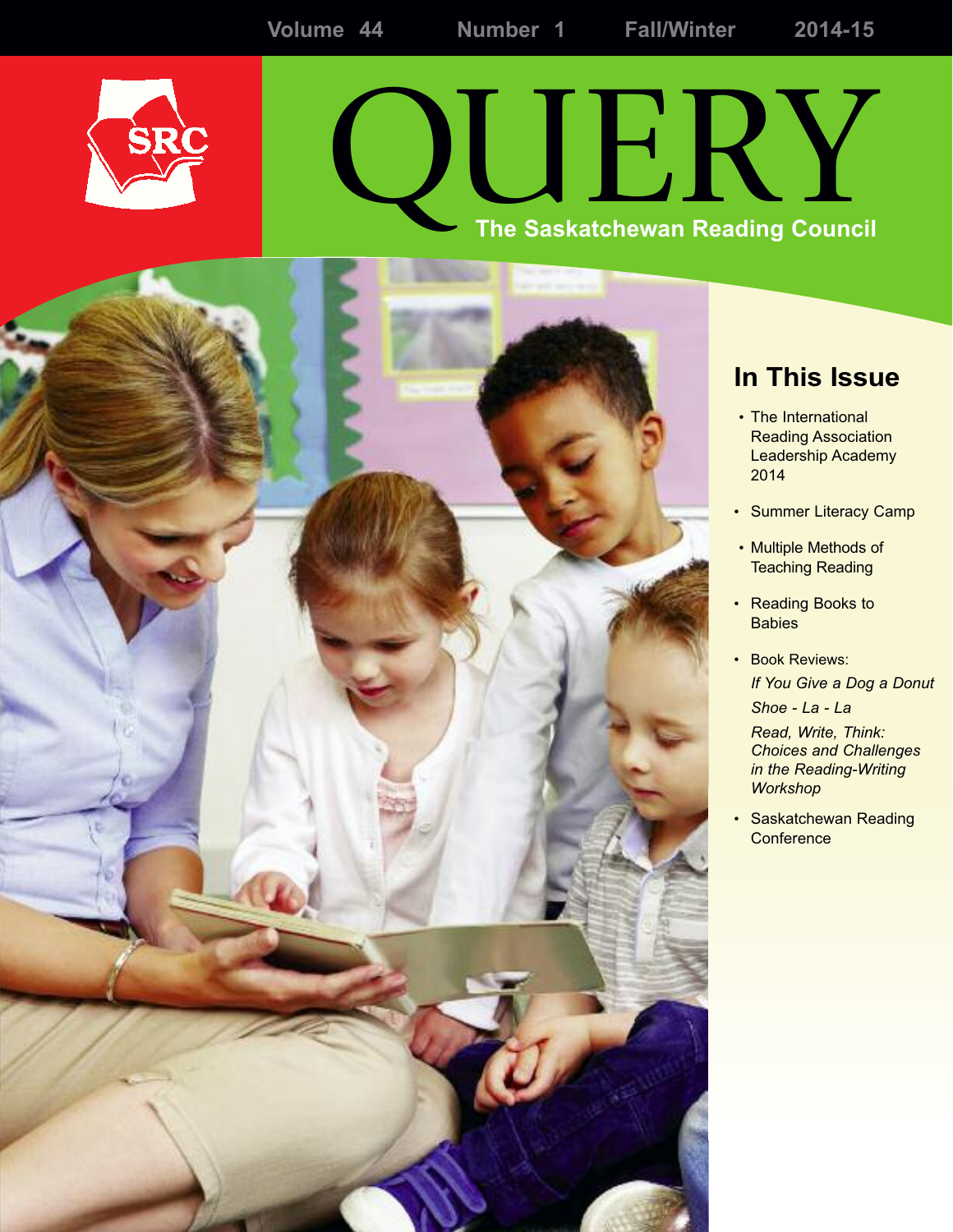#### 2014-2015 Provincial Executive:

President Karen Koroluk

Vice President Sherri Sieffert

Past President Gisèle Carlson

> **Secretary** Emilie Wolf

> > **Treasurer** Pam Foy

Membership Director Sheri Shumay

*Young Saskatchewan Writers* Coordinator Joan Bue

> Read to Me Shelly Galloway

Conference Chairs Tana Arnott and Amanda Hassen

> *Query* Editor Magi McFadden

International Reading Association Coordinator Shelly Galloway

> Communications Director Kira Fladager

#### **Deadline for Submissions** October 31, 2015 April 30, 2015

*Query* is the official publication of the Saskatchewan Reading Council, an affiliate of the International Reading Association. The Saskatchewan Reading Council is made up of the local councils that exist throughout the province. *Query* is published through the facilities of the Saskatchewan Teachers' Federation at 2317 Arlington Avenue, Saskatoon, Saskatchewan.

**VIEWS OF THE AUTHORS:** Articles published in *Query* reflect the views of their authors and are not necessarily those of the editors, the Saskatchewan Reading Council, its local councils, or the Saskatchewan Teachers' Federation.

**INDEX:** *Query* Volume 44, Number 1 and subsequent issues, no longer issued in print format, are available to Saskatchewan Reading Council members online at www.saskreading.com. *Query* is indexed in the Canadian Education Index and listed in the Canadian Serials Directory and Ulrich's International Periodicals Directory.

**INVITATION TO WRITERS:** You are invited to submit your writing to be considered for publication in the *Query*. Articles, reports and essays are welcome.

**CONTRIBUTIONS:** Manuscripts and related correspondence should be addressed to the SRC.

**SRC MEMBERSHIP** is open to anyone having a professional interest in the teaching of Language Arts. *Query* and other communications from SRC are automatically sent to current members. Potential members are encouraged to join one of the nine local councils in Saskatchewan. For no extra cost one can participate in local council activities as well as receive the benefits of an automatic provincial membership. Student memberships are also available.

**MEMBERSHIP SERVICES:** Membership correspondence, changes of address, and requests for back issues should be directed to:

Saskatchewan Reading Council c/o The Saskatchewan Teachers' Federation 2317 Arlington Avenue Saskatoon SK S7J 2H8

Front Cover – iStockphoto.com image

#### ISSN 0380-240X

A Special Subject Council of the Saskatchewan Teachers' Federation A Council of the International Reading Association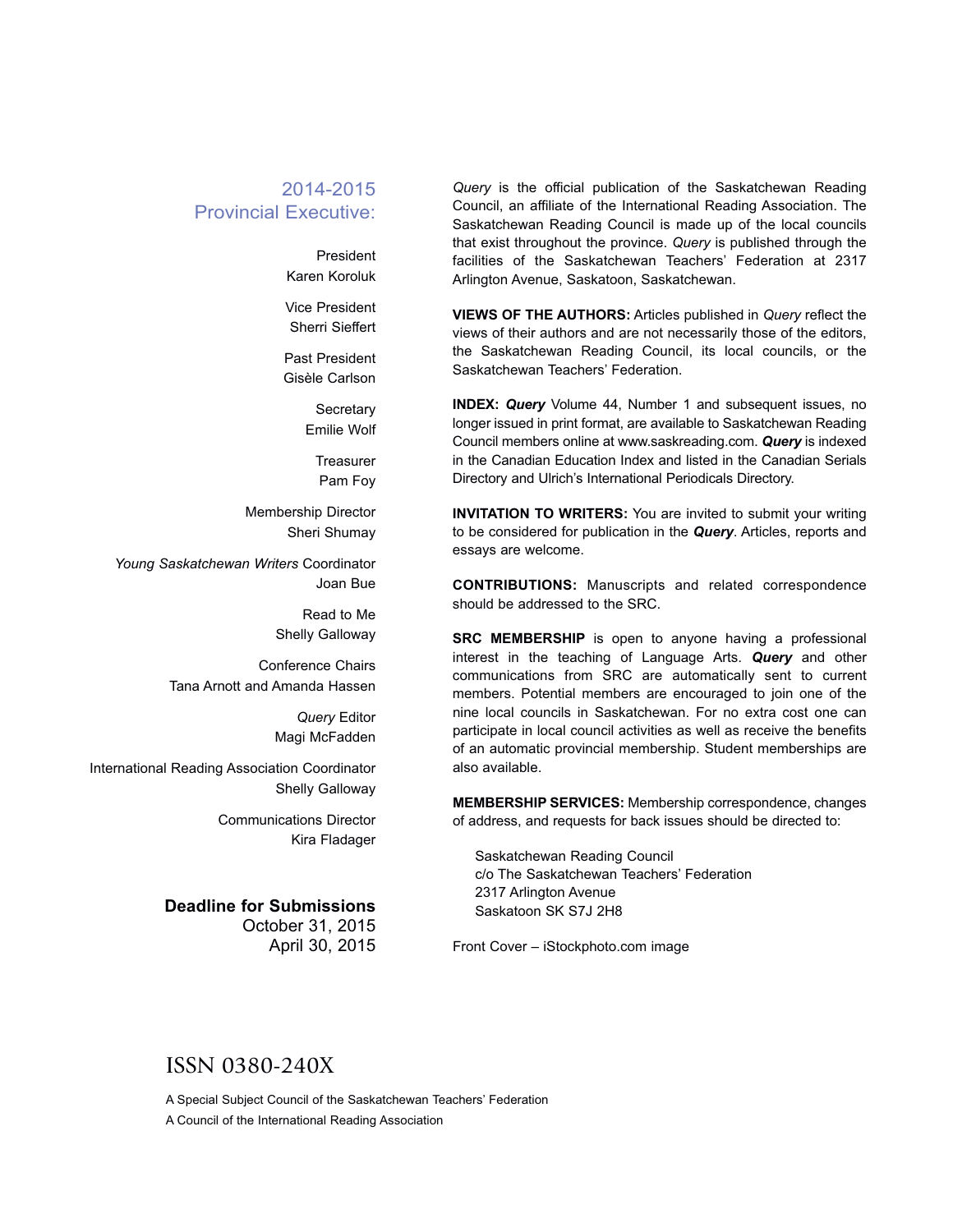# QUERY | VOLUME 44 | NUMBER 1 | FALL/WINTER 2014-15

#### **REPORTS**

| Young Saskatchewan Writers Coordinator's Report  4 |
|----------------------------------------------------|
|                                                    |
|                                                    |
|                                                    |

#### **ARTIClES**

| The International Reading Association Leadership Academy 2014 |
|---------------------------------------------------------------|
| <b>Summer Literacy Camp</b>                                   |
| Multiple Methods of Teaching Reading                          |
| Reading Books to Babies                                       |

#### **BOOk REVIEWS**

| If You Give a Dog a Donut                                                     |  |
|-------------------------------------------------------------------------------|--|
| Shoe - La - La                                                                |  |
| Read, Write, Think: Choices and Challenges<br>in the Reading-Writing Workshop |  |

#### **CONFERENCE**

| ReadingIt's a Lifestyle!<br>Saskatchewan Reading Conference April 23-24, 2015 |  |
|-------------------------------------------------------------------------------|--|
| ReadingIt's a Lifestyle!                                                      |  |
| Grant Application for Registration to the                                     |  |
|                                                                               |  |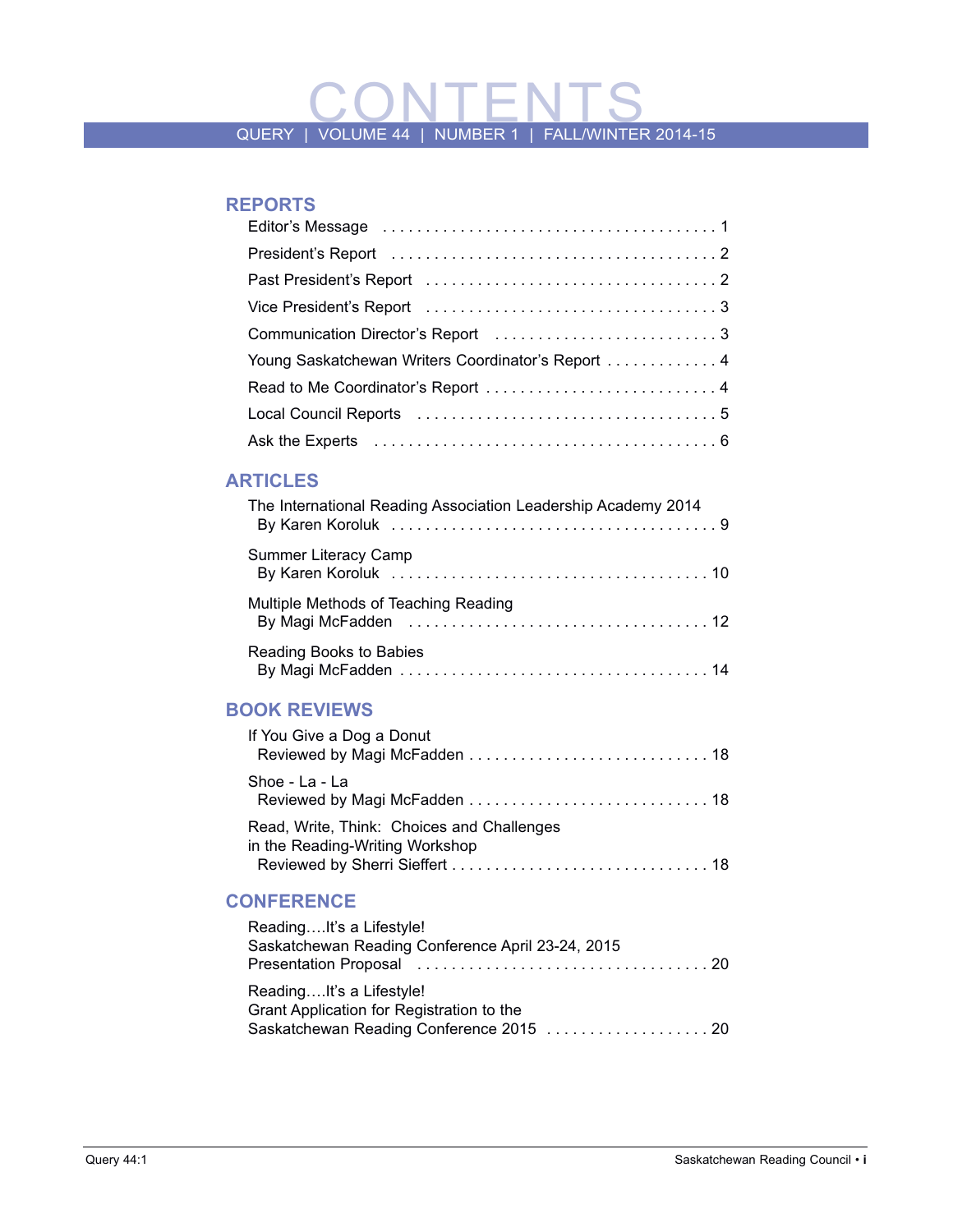#### **INTEREST**

| What's Happening Around Saskatchewan?  22                                          |  |
|------------------------------------------------------------------------------------|--|
| Saskatchewan Reading Council Membership Application 23                             |  |
| School Saskatchewan Reading Liaison Form 24                                        |  |
| Wanted: Student Writing for the<br>Young Saskatchewan Writers Publication K-12  25 |  |
| Saskatchewan Young Readers Choice - The Willow Awards  26                          |  |

#### **AWARDS**

| International Reading Association<br>Application Deadlines for Awards and Programs  27 |
|----------------------------------------------------------------------------------------|
| Lifetime Achievement Award Nomination Form  28                                         |
|                                                                                        |
|                                                                                        |
|                                                                                        |
|                                                                                        |

#### **Past Presidents of the**

| i usti itsintinu vitin |  |  |  |  |  |
|------------------------|--|--|--|--|--|
|                        |  |  |  |  |  |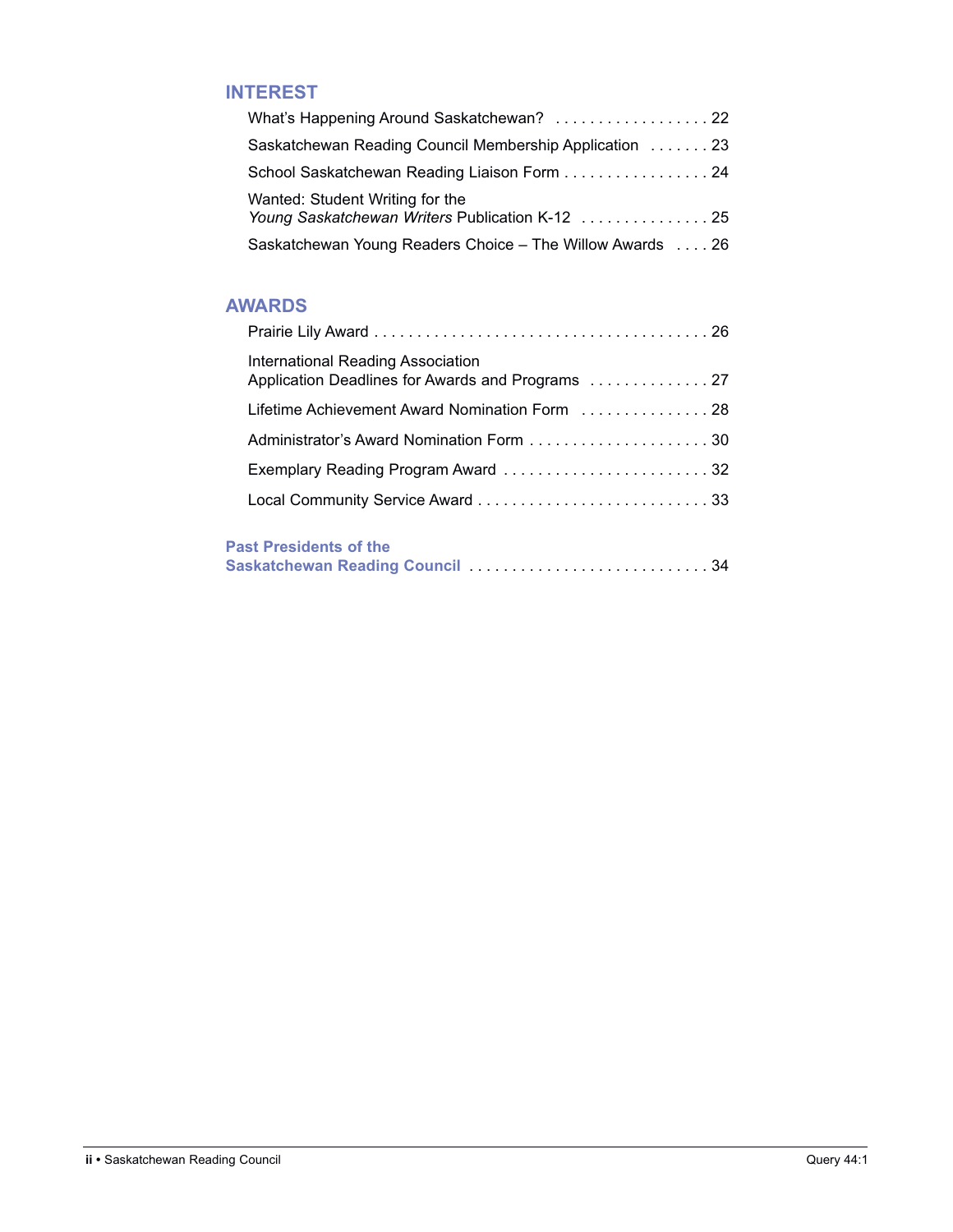## Editor's Message

### Magi McFadden



*Reading....It's a Lifestyle!* is the theme of the Saskatchewan Reading Council's (SRC) annual conference being held in Regina at the Delta Hotel April 23-24, 2015. The Fall/Winter issue of *Query* focuses on reading as a lifestyle encompassing lifestyle elements of professional development, lifelong learning, recreation, spiritual growth

and personal fulfilment through related experiential, listening, speaking, writing or viewing endeavours. It focuses on professional perspective, professional endeavours and practical initiatives aimed at achieving success in literacy with children through leadership efforts of community members, policy-makers, educators, writers, librarians, parents and students at the global, national, provincial and local level. In *The International Reading Council Leadership Academy 2014*, Karen Koroluk describes the impact of professional development that emphasizes leadership occurring at the International Reading Association's (IRA) annual leadership academy which saw teachers from the world over learning together in Tampa, Florida for the betterment of childhood literacy. SRC president – Karen Koroluk, SRC treasurer – Pam Foy and SRC membership directors – Sherri Sieffert and Sherry Shumay enjoyed the Florida sunshine while enthusiastically networking to share innovative initiatives for increasing student literacy.

Highlights of the fall leadership meeting of the provincial SRC executive, discussed in *Multiple Methods of Teaching Reading*, delineates the International Reading Association's definition of a skilled teacher of reading as a professional who understands reading as a complex system of deriving meaning from print requiring motivation, strategic thinking, background information, vocabulary, fluency, phonics and decoding skills; and as a teacher who can assess students and adjust a balance of methods so that students are taught what they need to learn. Striving to achieve and maintain excellence in literacy throughout the province, the SRC devoted time and effort at their fall leadership meeting to revisit strategic goals, establish priorities to best serve the needs of SRC members and plan an exciting calendar of events for the school year. At the SRC fall leadership meeting, SRC executives revisited, updated and revised a strategic plan to shape the council's future direction, spearhead literacy initiatives and measure success. With an up-to-date strategic plan in place, provincial executives are ready to assist special subject

council members as they work toward advancement of literacy in their local communities, schools and classrooms. Check out the calendar of events, *What's Happening Around Saskatchewan?*, for dates and locations of SRC literacy events throughout the province!

Making literacy experiences available for children of all ages is a priority for the SRC. In *Reading Books to Babies*, Magi McFadden describes teen parent perspectives on the importance of baby read louds. Teen moms reported that the most important thing about reading to their babies was realizing how much their babies liked to hear the stories read aloud in the voice of their mother. For these teen moms the experience of excitement and joy expressed by their babies during baby read alouds of SRC Read to Me Books was profoundly meaningful. They believed that by being a reading role model for their babies, their babies were happily developing language and reading skills, skills critical to successful lifelong learning. In *Summer Literacy Camp*, Karen Koroluk describes the benefits of literacy learning during summer months for children from struggling socio-economic circumstances as that of literacy-based language development and eradication of the reading achievement decline typically occurring during the summer months for children with few or no books in their homes. The summer literacy initiative provided fun-filled literacy experiences for a group of very happy young campers.

For *Query* readers seeking "good reads" for young children, *Shoe-La-La*, has been reviewed. This lighthearted, funloving, energetic story is about the real-life matter of shopping for the perfect pair of shoes. Author, Karen Beaumont's and illustrator Leuyen Pham's book will appeal to girls of all ages who love to go shopping accompanied, of course, by friends. Brimming with colorful fun-filled activity, this story has a constructive message that will appeal to young and old alike. Written in the exuberant "If You Give…" style, *If You Give a Dog a Donut* is another blockbuster success from the beloved partnership of writer Laura Numeroff and illustrator Felicia Bond who are well known for, *If You Give a Pig a Pancake*. Another circular story with a definite boy slant, the actionfilled pictures depict the lovable main character with demanding canine personality and boundless energy as he dances his way through the pages of this delightful book. For members seeking professional reading, this issue of *Query* includes a review of *Read, Write, Think: Choices and Challenges in the Reading-Writing Workshop* written by Linda Rief. Whether a veteran teacher or a beginning teacher, this book offers a multitude of ideas to enhance reading and writing instruction by giving students choice in what they read and write. Linda maintains that when students are offered choices, they are more likely to be actively engaged in their work.

*continued on page 2*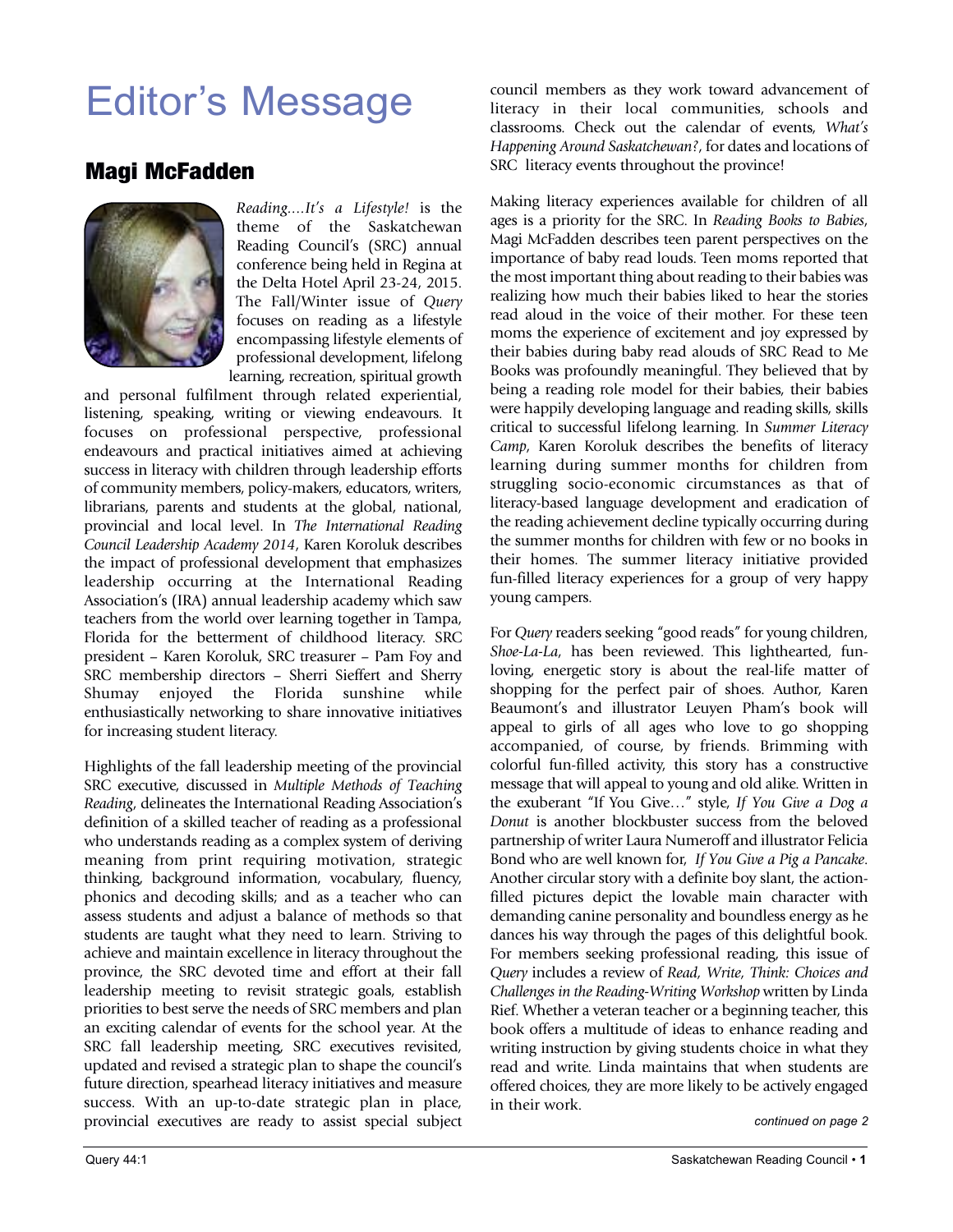## President's Report

## Past President's Report

#### Karen Koroluk



Welcome to another year full of learning and literacy! I am excited to serve as president for the 2014-2015 council year. There is so much talent among individuals on this council. Every time we get a chance to share the wonderful literacy events and projects happening in our various areas of Saskatchewan, I know

that all members come away energized and inspired to get out and do more.

This is a time of exciting change within our International Reading Association, soon to become the International Literacy Association. We look forward to the unveiling of this new name in St. Louis in July. In the meantime, we will be busy planning our own conference, spreading the importance of reading to young children, and participating in our own professional reading circles. Our councils are always looking for new members to share our passion. Spread the word and tap some shoulders of your passionate colleagues. Let's transform lives through literacy!

#### Gisèle Carlson



We began this year with a meeting in Saskatoon in September. At this meeting, we were able to make some exciting, solid plans for the coming year concerning our budget, our annual conference in April, and our strategic plan. Our two-year strategic plan began in September 2013 and will be

completed by July 2015. We are excited about the direction that this plan takes us and the opportunities for discussion it has provided us over the past year. We decided to continue with monthly conference calls in order to stay better connected and to reduce our costs for face-to-face meetings. I'm looking forward to seeing many members in Regina at our annual conference "Reading... It's a Lifestyle" on April 23-24, 2015.

#### *Editor's Message continued*

The value in this "good read" is in the practical information imparted about how reading and writing workshops are successfully set up for optimal student learning. Although a particularly good resource for teachers of students in middle years, this book is an easy read and guaranteed to add tools to any teacher's toolkit.

Remember to mark your calendar for the 2015 Saskatchewan Reading Council's annual conference. The conference, *Reading....It's a Lifestyle!* will be held at the Delta Hotel in Regina, April 23-24, 2015. Be sure to join us for the Saskatchewan Reading Council's annual festival of professional development!

Submissions to Query are welcomed at any time. Readers are encouraged to share this issue with colleagues to inform them *of the benefits of an SRC membership.*

# DID YOU KNOW?

The Saskatchewan Reading Council has a professional library available to its members.

Check out our selection at our website: www.saskreading.com

To borrow materials contact Emilie Wolfe at e.wolfe@loccsd.ca.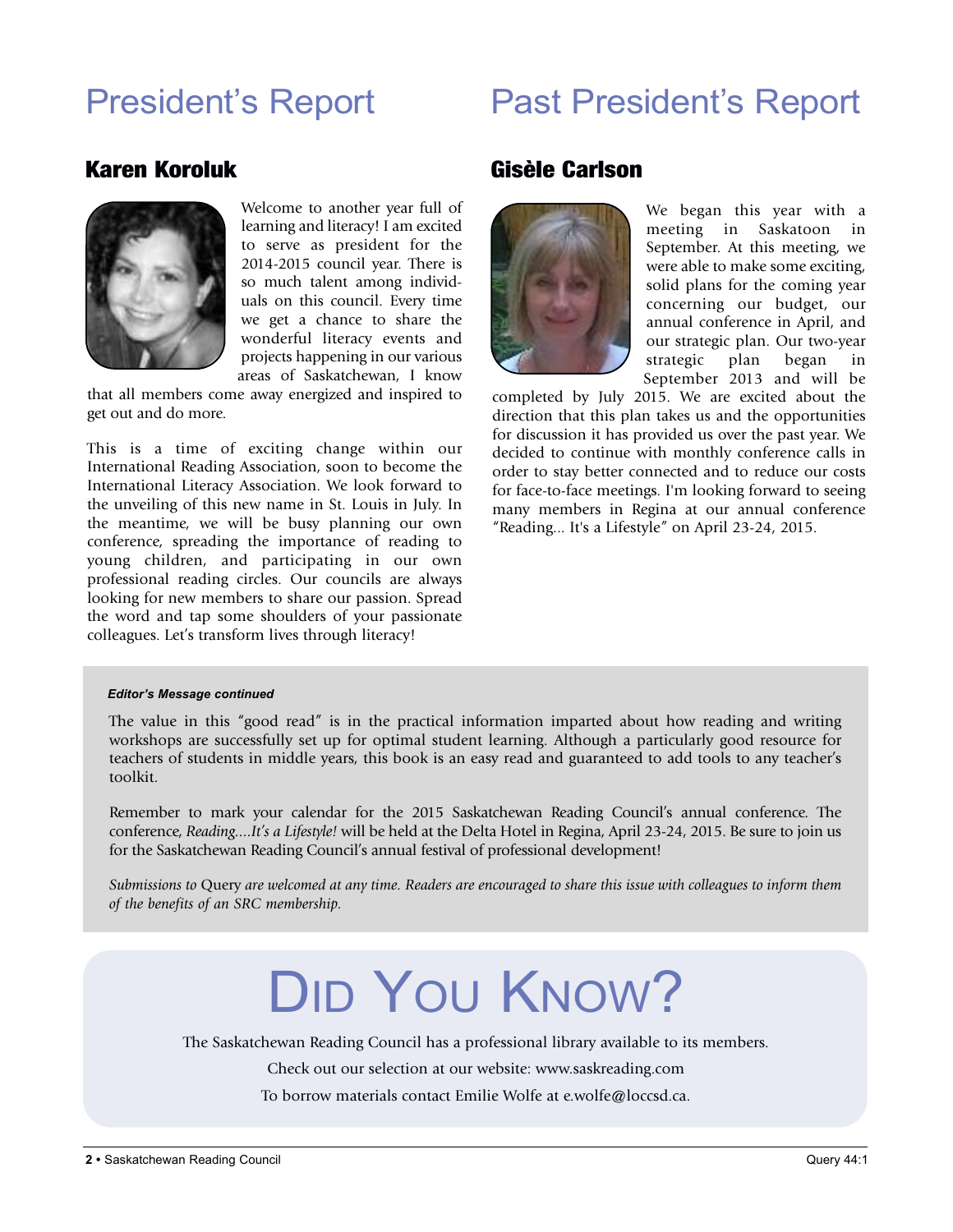## Vice President's Report Communication Director's Report

### Sherri Sieffert



This year I am moving into a new role, that of Vice-President. I have been the membership director for the past four years and feel it is time to move onto other roles.

I had the pleasure of traveling to Tampa, Florida for the IRA Council Leadership Academy

with my colleagues, Karen Koroluk, Sheri Shumay and Pam Foy from July 10 to 12. At the academy we attended workshops on strategic planning, organizational management, effective leadership, membership, communication and role-alike sessions. As well we were given the opportunity to meet as a council to discuss areas that were an issue to us. I appreciated the chance to attend the academy and would like to thank the Saskatchewan Reading Council for funding the workshop.

On September 20, I attended the STF Special Subject Council Day. Many items were on the agenda. Some of the highlights for me were the Pathways to Learning, which has the goal of teachers deciding and identifying learning resources for Saskatchewan curriculums, the special project grants from other councils and the breakout session on finding value in membership.

I look forward to working closely with Karen and all the other members of the Saskatchewan Reading Council to promote literacy within the province of Saskatchewan and to provide professional development opportunities to teachers.

#### Kira Fladager



The Saskatchewan Reading Council is continuing with the commitment to connect with our membership in many ways. Our website saskreading.com is undergoing development to better meet the needs of members and now provides direct links to support local councils, access information about the upcoming Saskatchewan

Reading Conference, and download past *Query* publications. We are also on twitter @SaskReading where we can share information about literacy and council events with the global community. Social media was effectively used at last year's reading conference with many people connecting on Twitter through #skread2014. It was a great way to share our learning and reflect on the conference. Six Saskatoon students from grades 8 and 9 called "The Athenians" (named after the goddess of wisdom, Athena) attended the conference to provide a 'student point of view'. They tweeted event details, interviewed speakers and guests, and wrote blog entries. This year, we will continue to expand our digital presence as a council in order to share our mission of promoting the development of literacy in our province.

#### *Please visit www.saskreading.com*

*for more information about the Saskatchewan Reading Council. A Special Subject Council of the Saskatchewan Teachers' Federation. A Council of the International Reading Council.*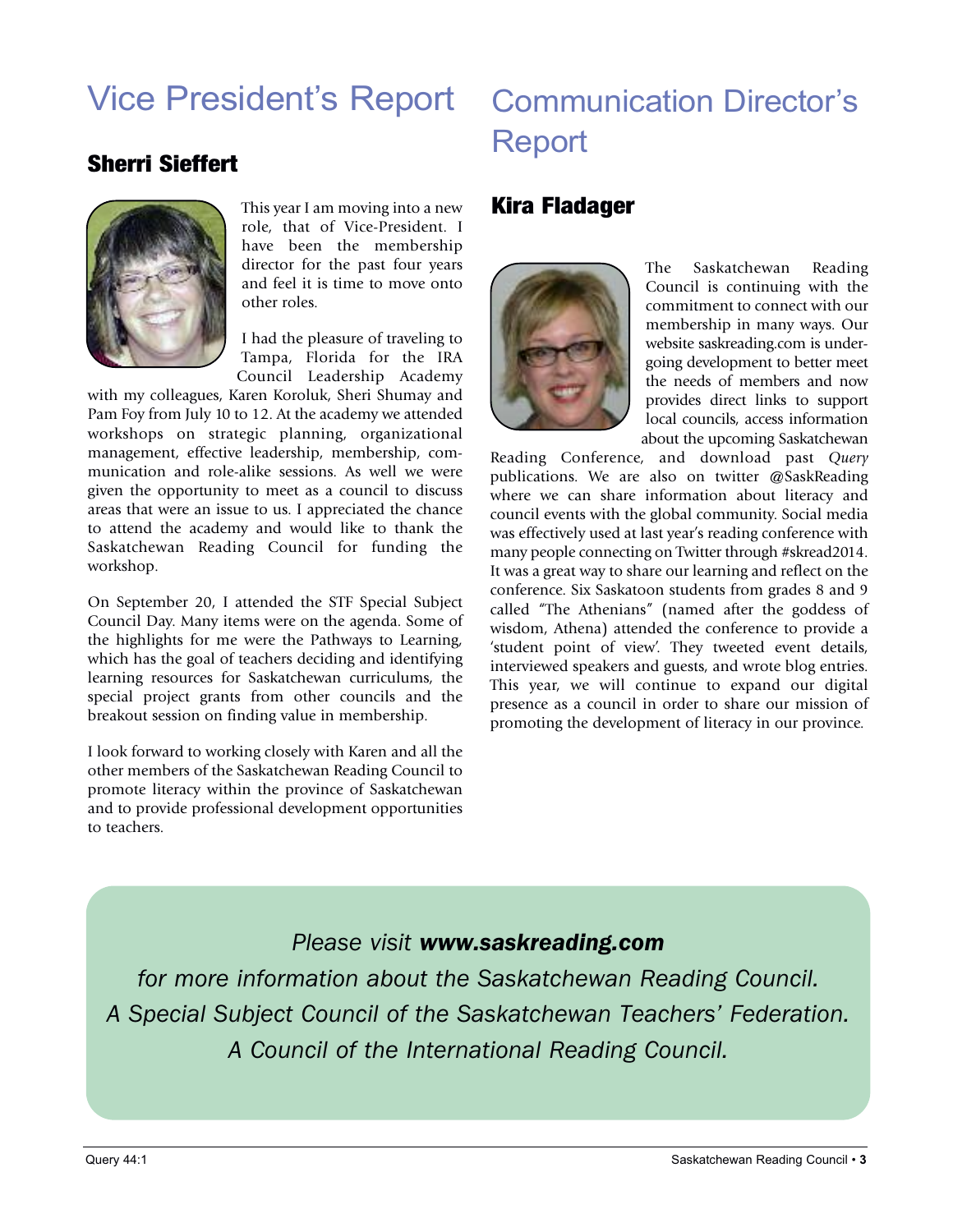## *Young Saskatchewan Writers* Coordinator's Report

#### Joan Bue



We had another very successful year for our Young Saskatchewan Writers (YSW) in 2013-14!

We received writing from eight of our nine council areas (North Central was not able to submit any writing for a second year). Poems, stories, essays and personal narratives from Grades

1 through 12 were sent in.

A huge thank you to each council and their YSW reps – you all did an awesome job of formatting the writing and inserting pictures for the 2013-14 publication. This made my job as coordinator very easy. So thank you for that!

The writing, as always was a pleasure to read through. We have such talented young people in our province! Writing is truly alive and well in Saskatchewan schools! So thank you to all the teachers that take the time to teach the craft of writing, choose those special pieces of writing to publish, thereby encouraging our next generation of writers. The publication was well received by writers, families and school libraries.

The 2014-15 Young Saskatchewan Writers has gotten off to a slow start this year. Information will be going out to all councils very shortly. The writing poster will be posted on-line along with each council's YSW representative's information.

I am looking forward to another year full of great writing from our students! Thank you to the Saskatchewan Reading Council, as well as all of the teachers who help make this project possible.

## Read to Me Coordinator's Report

#### Shelly Galloway



The purpose of the READ to ME project is to raise awareness of the importance of reading to children in the home and to provide parents of children with <sup>a</sup> book and pamphlets full of information concerning the benefits of reading to their children from an early age.

#### **Read-to-Me Bags**

To be given to children:

**a. Read-to-Me bags will include:**

The program is designed to address the needs of young children having access to books and literacy activities before they start school.

Approximate costs:

- One book from Scholastic
- One letter to parents with information about the Saskatchewan Reading Council and ideas on how to read to children
- One bookmark about READING
- One booklet "For the Love of Reading" from the Saskatchewan Literacy Network
- **LOVE OF READING** bag
- **b. Individual councils are encouraged to add any items they wish to their bags.**
- **c. Each council will take the following:**

| <b>Council</b>      | <b>Bags</b> | <b>Books</b> | <b>Bookmarks Letter</b> |      | <b>Booklets</b> |
|---------------------|-------------|--------------|-------------------------|------|-----------------|
| <b>East Central</b> | 100         | 100          | 100                     | 100  | 100             |
| Kewetin Nene*       | 200         | 200          | 200                     | 200  | 200             |
| l Moose Jaw         | 100         | 100          | 100                     | 100  | 100             |
| l North Central     | 100         | 100          | 100                     | 100  | 100             |
| l North West        | 100         | 100          | 100                     | 100  | 100             |
| Saskatoon*          | 200         | 200          | 200                     | 200  | 200             |
| South East          | 100         | 100          | 100                     | 100  | 100             |
| South Sask          | 100         | 100          | 100                     | 100  | 100             |
| South West          | 100         | 100          | 100                     | 100  | 100             |
| Total               | 1100        | 1100         | 1100                    | 1100 | 1100            |

This is a very worthwhile program that students love and parents appreciate.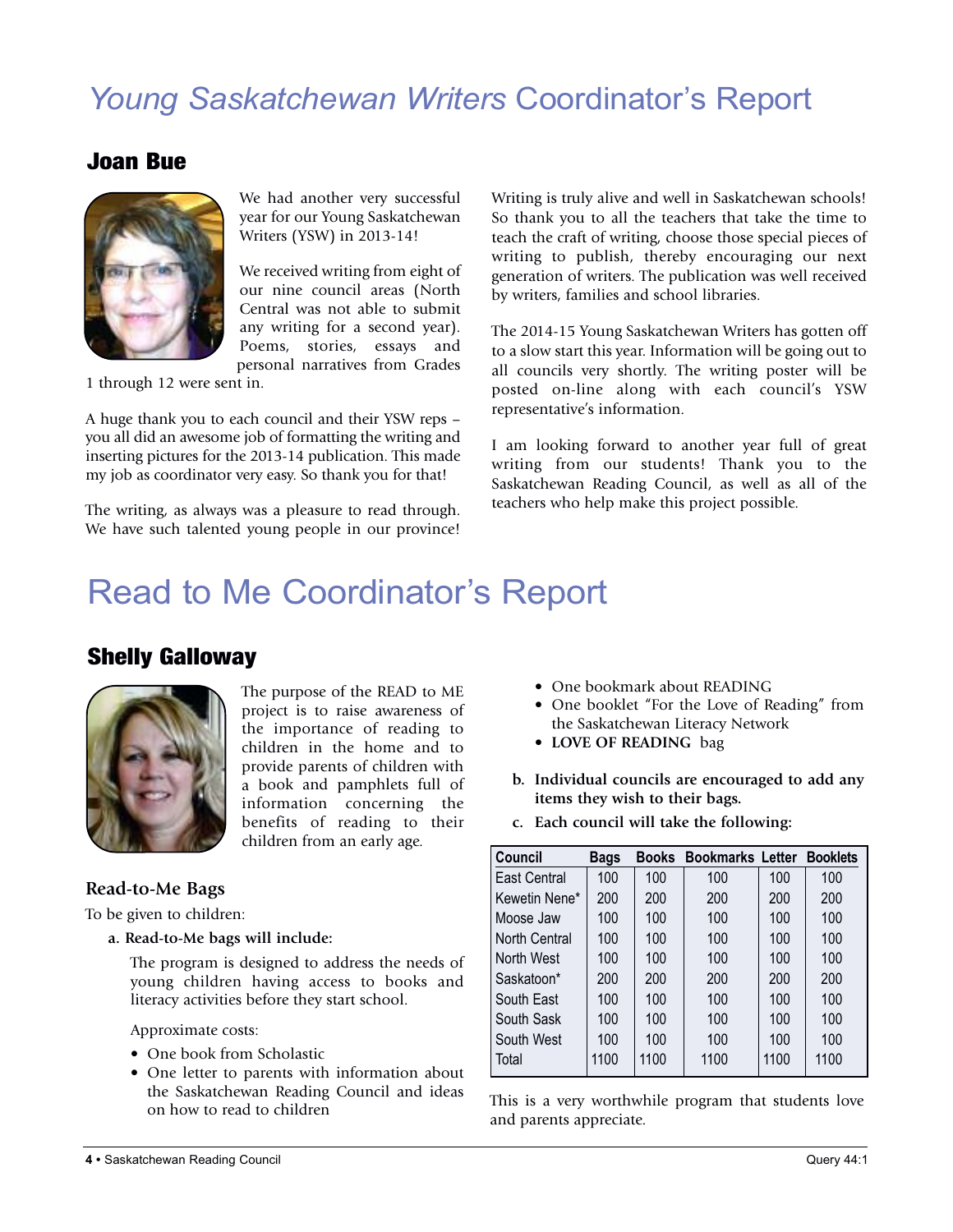## Local Council Reports



### Kewetin Nene Reading Council

#### **Debby Noble, President**

The Kewetin Nene Reading Council has had a busy start to the school year – as usual! We held our Annual General Meeting on

October 15, during the 2014 Northern Area Teachers Association (NATA) convention in Prince Albert. At our AGM we made plans for a number of literacy promotions, membership recruitment, and professional development activities for this school year.

All new teachers to Northern Lights School Division received a personal invitation to join the reading council. Again this year we want to focus on recruiting more members from First Nations band schools. We are also pleased to welcome new NORTEP student members to KNRC. To raise awareness about KNRC, and recruit new members, we had a display table and draws for 'Book Baskets', including Willow Books, at the NATA convention.

Some of the other activities planned for the year include promoting a Reading Challenge for Family Literacy Day in January 2015, as well as participating in the Pahkisimon Nuye?áh Library System (PNLS) Northern Reading Program. KNRC is promoting participation in the Willow Awards program - a variety of fun activities are happening in the schools. We are making plans to sponsor a Spoken Word Poetry Workshop for teachers in March 2015 – stay tuned!

Again this year, we are encouraging teachers to support young authors by submitting student writing for the SRC Young Saskatchewan Writers program. The SRC Read-To-Me program is another way we promote literacy within our communities – our NORTEP student members help us with the important task of getting books into northern homes.

Our council is looking forward to the 2015 SRC Conference in Regina. We will be encouraging northern teachers to attend this wonderful conference.

## **Northwest** Reading Council

#### **Emilie Wolfe, President**



The Northwest Reading Council has started up under a new Executive. We have been working hard to learn what the council offers its members and have been trying to promote the SRC in our region.

One way that we have been promoting the council is by

hosting the 45th Annual SRC Conference 2014. The majority of our time has been focused on the conference and the planning that comes with it.

Through the planning of the conference our council has planned according to the SRC Strategic Plan:

- To encourage and support leadership at local and provincial levels;
- To provide members with professional development and knowledge of the latest research in literacy; and
- To promote and publicize the programs of the IRA/SRC;

Our council was involved in planning the annual SRC conference with local councils involved. The SRC was involved in the planning, the budget and any items that needed an executive decision.

Our council participated in the *Young Saskatchewan Writers* and submitted writing to the provincial coordinator and will be hosting a dessert and tea Author night at the end of May. We look forward to next year as we now have a better understanding of the SRC and strategic plan.

Thank you to the Northwest executive members Robyn Derenoski, Natasha Nichol, Jordan Lamon and Annette Jangula for their love of reading.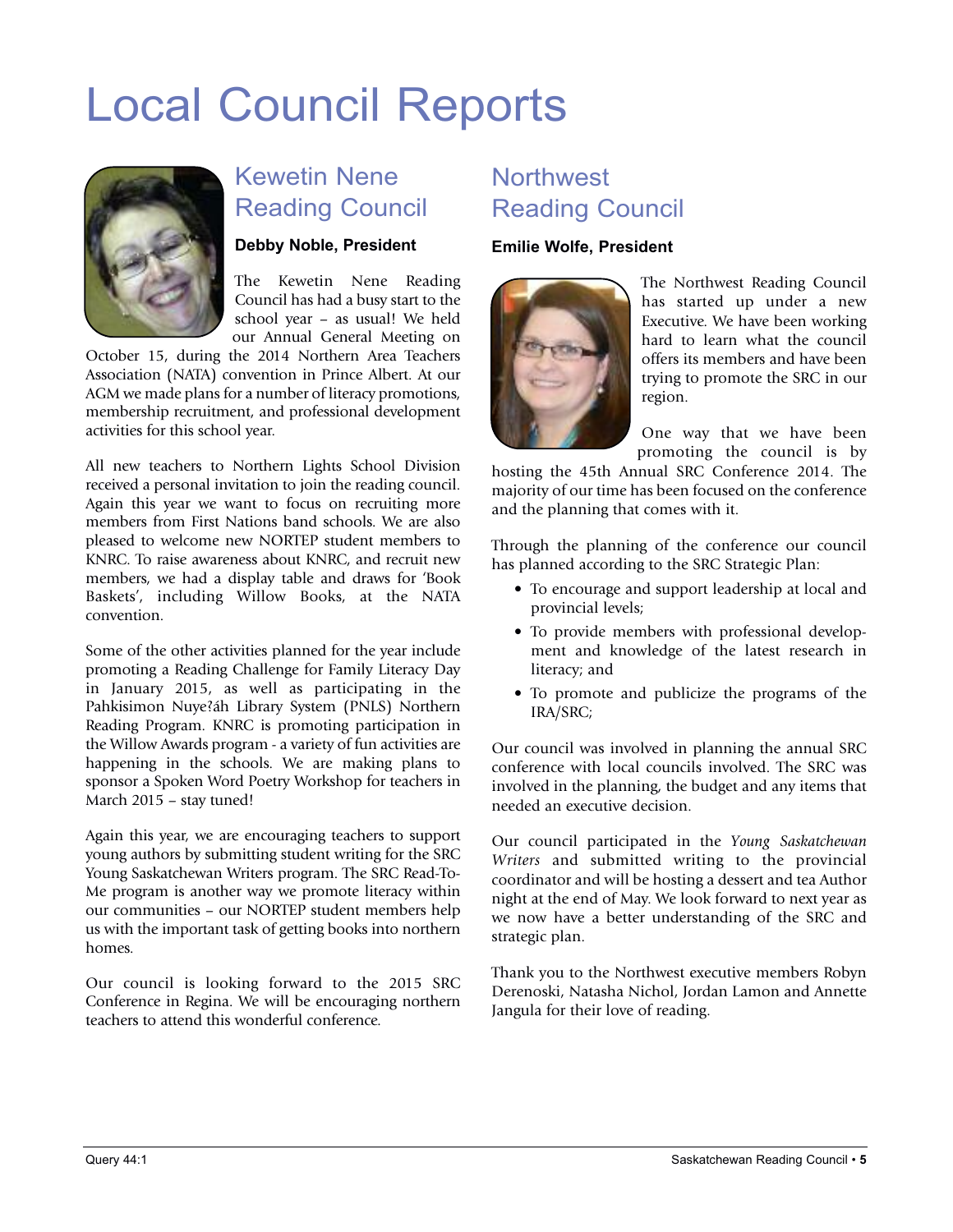

### Moose Jaw and District Reading Council

#### **Tana Arnott, President**

The Moose Jaw and District Reading Council has a busy year ahead of us. We will be continuing our

Read to Me program. All babies born in the Moose Jaw Union Hospital will receive a package with a new book and information about the importance of literacy and reading to children. As well, we are expanding our Read to Me program to include children in daycares and a program for school-aged parents. It is important that all young children are read to and that we educate those parents on the importance of doing so. Due to the popular demand of the Paper Back Book Exchange in our council, many schools have now started hosting the exchange on their own during education week. This has been a great success and has given many books new homes.

We launched our first summer reading program within Moose Jaw, and we were pleased with the response we received. We had a bin of books at all of the playground program sites and youth activity centres in the city through a partnership with the City of Moose Jaw Parks and Recreation Department. This allowed books to be in the hands of students during the summer months and allowed them to either read at the park or borrow the book to take home. We will continue to work with this program next summer.

We will also host a Professional Development Workshop for increasing interest in reading for pleasure for our students. We have partnered with the Moose Jaw Public Library to host events for teachers to learn more about reading in their classroom and to learn how the Public Library can support reading in their classroom. Family Literacy Day in January will continue to be a focus for us, as well, as we provide our schools with information about how to incorporate celebrating the day in our schools.

Our Council has taken on a large task with hosting the Saskatchewan Reading Conference 2015 in Regina on April 23-24 at Delta Regina. This year's theme "Reading … It's a Lifestyle" incorporates the importance of reading every day and making it a part of our daily routine. We are extremely excited for this opportunity, and I would like to thank Amanda Hassen (Consultant with Holy Trinity) for helping me co-chair this event. I could not be doing this without her.

Our council continues to grow, and we continue to expand our ideas to match the goals of our division, as well as our council.

We look forward to an exciting year!

# **Ask the Experts**

The Saskatchewan Reading Council is made up of individuals committed to quality literacy education. These individuals are teachers, administrators, literacy specialists, learning resource teachers, librarians and consultants. Let these "experts" help you! If you have a question about literacy or about the council we would live to hear from you. Please email questions to saskatchewanreadingcouncil@gmail.com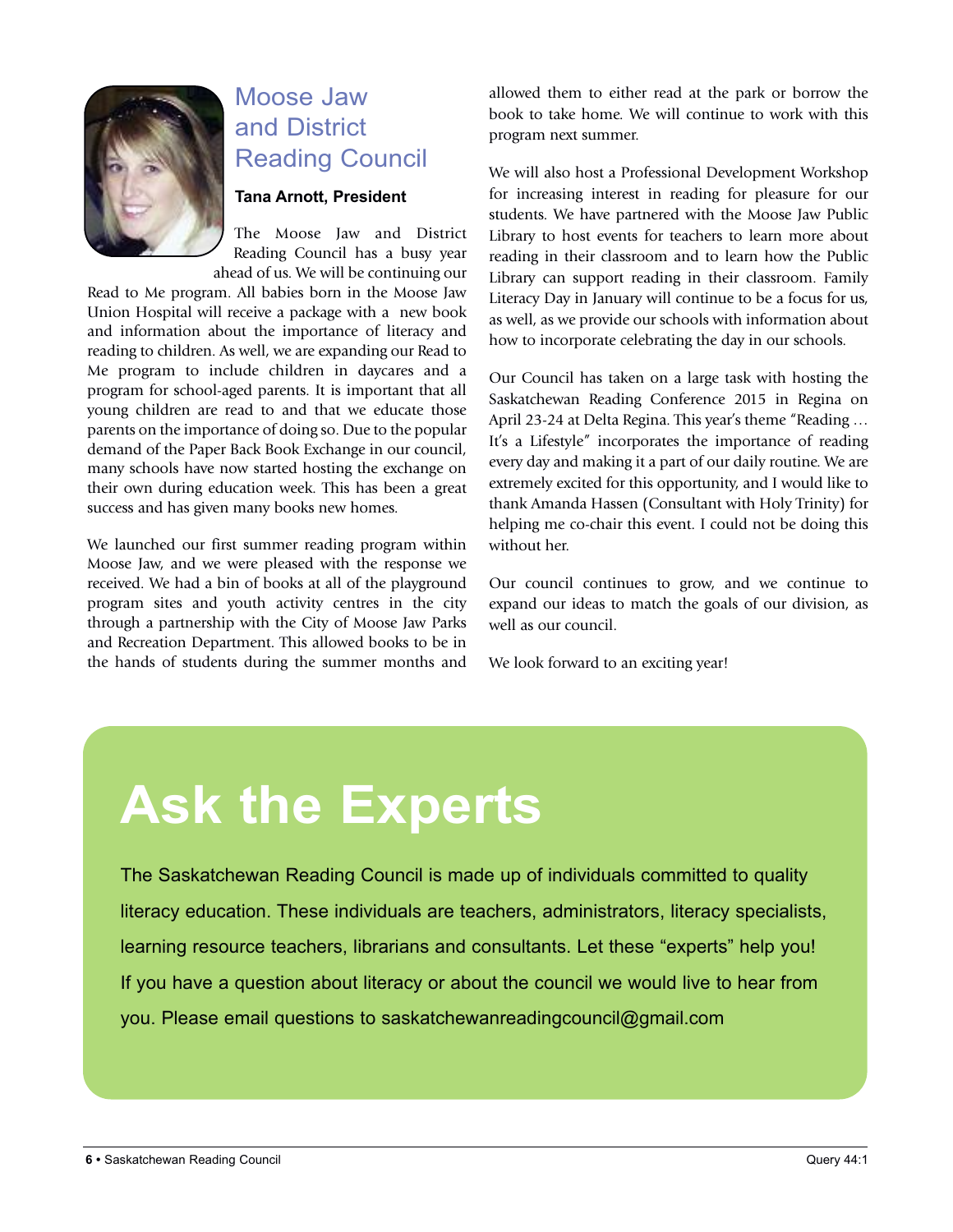

## **Southwest** Reading Council

#### **Jennifer lundsten, President**

Another school year is speeding away. The SWRC started the year by distributing over 1000 plastic book bags to K-3 students through-

out southwest Saskatchewan. We were very excited to get such an overwhelming response from primary teachers. The response to the SRC liaison program was a surprise as well. We are happy to welcome a dozen new teachers to our local council area.

Through the year, members will be receiving information on our programs including:

- *Young Saskatchewan Writers* Publication
- Read to Me books delivered to Pre-K students in our area to encourage reading at home
- Saskatchewan Reading Conference in Regina this spring

If you have any ideas to improve literacy in your school please share them with us. We are continually looking for ways to help teachers and students throughout the southwest. We can be contacted through our email at swrc@hotmail.ca.

Hope to see you all at the SRC conference this spring!



### **South** Saskatchewan Reading Council

#### **Gisele Carlson, President**

The SSRC serves teachers in school divisions in and around Regina. I'm pleased to report that

we have another full executive and exciting program this year. A special welcome to our new executive member, Michael, who has accepted the position of University Liaison. This has been a valuable position for us over the past few years as it helps us to make connections with Education students and with new teachers. Thanks for joining us, Michael!

Our program for this coming year includes a Christmas meeting and Social, Young Writers submissions and Young Authors Night, a professional book club discussion, Read to Me, and many others. One of our projects is the Get Well Soon Literacy Kits. We offer these kits to students who are needing to stay at home from school for extended periods of time because of illness. Teachers can request a kit for a deserving student and parents really appreciate the support when they have a sick child.

For more information on our council, please email me at gisele.carlson@gmail.com or follow us on Facebook at South Saskatchewan Reading Council.

# Be Connected!

Visit the Saskatchewan Reading Council online at: www.saskreading.com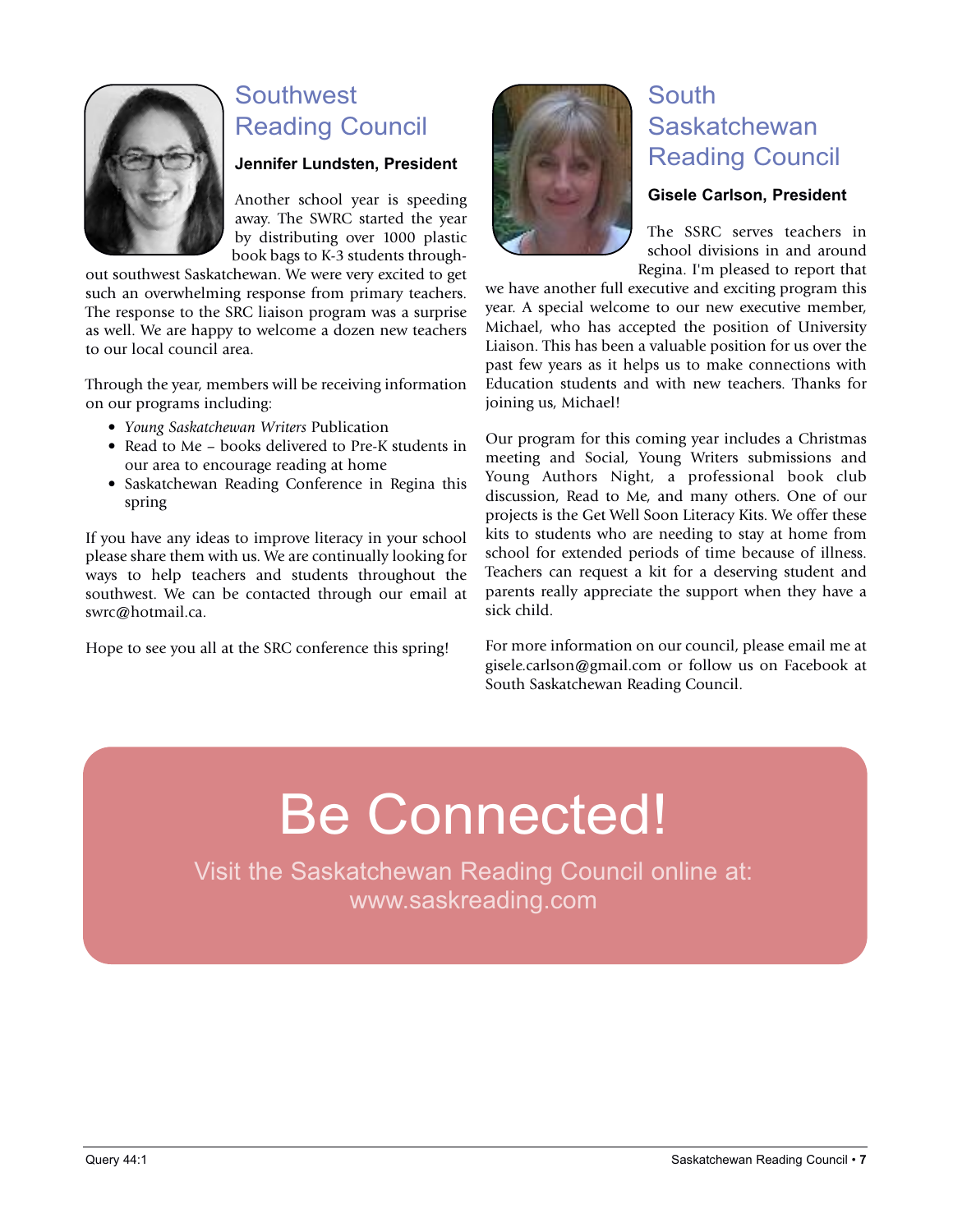

## South East Reading Council

#### **Joan Bue, President**

Our council began the year with an author visit to our area during Saskatchewan Library Week, October 20-24, 2014. Linda

Aksomitis visited many schools in the South East area. She spoke to students from Grades 3-12 about her books and writing career. She enjoyed her visit very much to our area and wrote a great article about her travels in the South East. We enjoyed hosting her as well!

We have been recruiting new liaisons in our area and managed to sign up several new people to our council. That is progress!

We will be promoting Young Writers again very soon, hoping to get more schools involved this year. Our Young Writers Celebration is always well attended and appreciated by the young authors and their families.

Carlyle Elementary School is hoping to continue their Family Literacy Evenings for Pre-K and K families. They had five very successful evenings last year and our council is hoping to get some funding from Raise a Reader to continue with this excellent program again this year.

There are other schools in our council area that are interested in Family Literacy Evenings, so hopefully this idea will spread to other communities and we can encourage literacy learning from an early age and include the whole family in the literacy experience.

As always, we continue to look at ways to increase our membership and move ahead with promoting literacy in our area.

## Saskatoon and District Reading Council

#### **Courtney Thornhill, President**

The Saskatoon and District Reading Council is excited to start this year off with a bang! Our executive continues to expand, bringing fresh faces and new ideas to our council. This year we plan to focus on Professional Development for our teachers in and around the city. Our hope is to promote literacy, offer resources and suggest new and innovated teaching strategies. Although we are currently brainstorming, our hope is to offer a PD session this winter and another one in the spring that will focus on the needs and interests of our members and teachers in the area.

Our AGM will take place on Wednesday October 8 at Confederation Park School. We plan to continue to support the programs of Read to Me and Young Saskatchewan Writers this year. The AGM will also be used to gather information and ideas for our PD session in the winter and spring.

This year we will also focus on better ways to expand our membership and promote our council. Post cards have been made illustrating our goals and accomplishments. These postcards have been sent out to the Beginning Teachers' Orientation and to schools around the city. We will look into different forms of advertising and promoting our PD sessions throughout the year.

Our current executive council this year includes:

- President: Courtney Thornhill
- Vice President: Stephanie Ochitwa
- Treasurer: Najla Akl
- Secretary: Nikki Welder
- Membership Directors: Lee Jacobson, Paula Klein, Heather Robertson
- Members at Large: Barb Alberton, Shella Gonzales, Lindsey Bowkowy

We are looking forward to this year of growth and learning.

Submit articles, lessons, units, in-services plans, book reviews, local council updates, pictures, and reviews of programs to *Query*, YOUR journal for the Saskatchewan Reading Council.

#### **mcfaddenm@hotmail.com**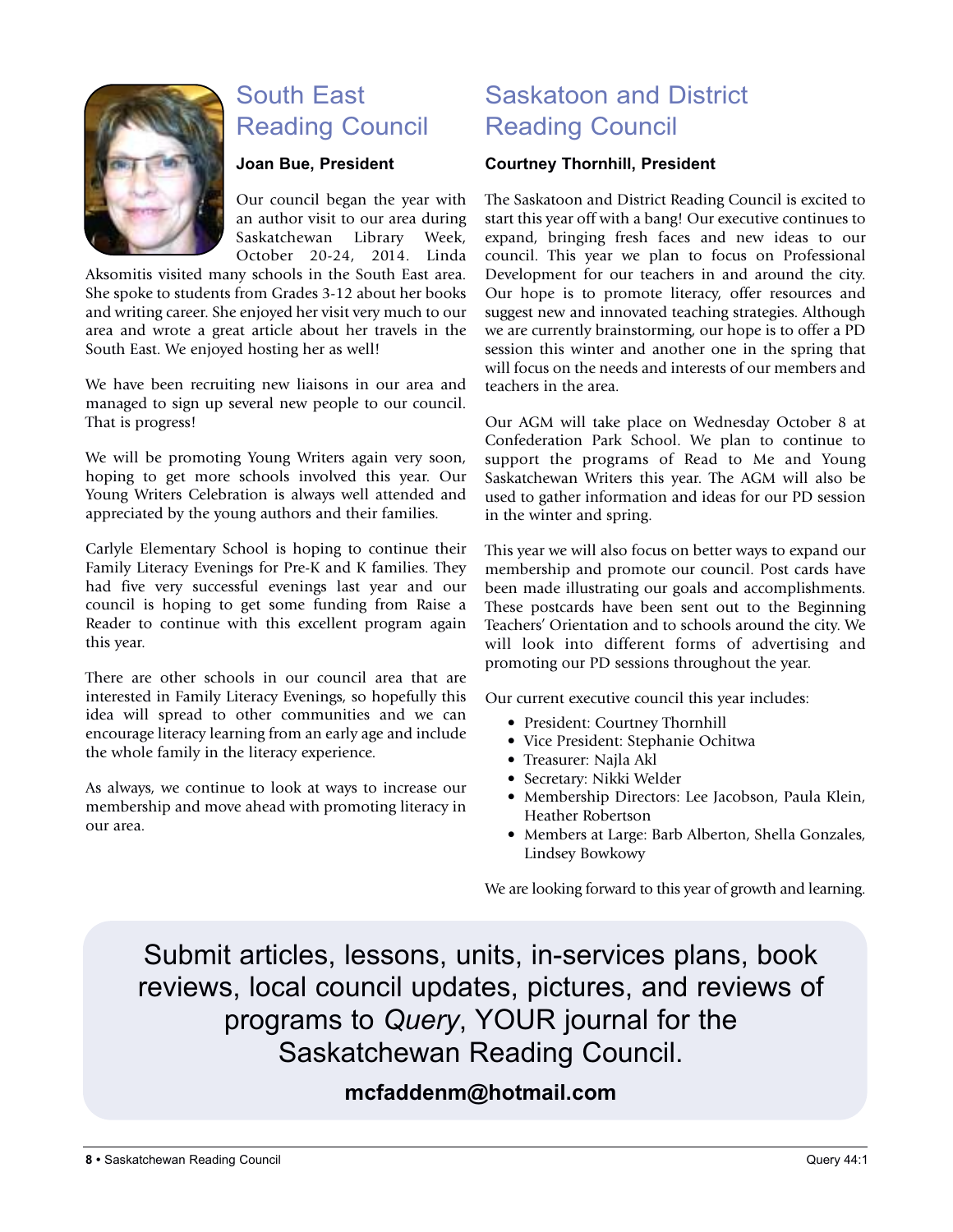## The International Reading Association Leadership Academy 2014

### Karen Koroluk

*Karen Koroluk is a teacher at Sacred Heart School in Regina, Saskatchewan with Regina Catholic Schools and a member of South Saskatchewan local council of the Saskatchewan Reading Council (SRC). Karen is currently serving as president of the Saskatchewan Reading Council, a special subject council of the Saskatchewan Teachers' Federation and an affiliate of the International Reading Council. The International Reading Association Leadership Academy was held in Tampa, Florida during July 2014. The academy offered two days of leadership training to assist councils with conference planning, effective leadership and strategic planning. According to our provincial SRC president, participants were also provided opportunities for networking with professionals from across North America, also committed to promoting literacy.*

Four Saskatchewan Reading Council executive members Pam Foy, Sheri Shumay, Sherri Sieffert, and Karen Koroluk had the pleasure of attending the International Reading Association Leadership Academy in Tampa, Florida in July. The academy offered two very full days of interesting sessions on such topics as organizing councils, conference planning, effective leadership, and strategic planning. Participants were also given opportunity to meet in role alike sessions to network and idea share with professionals from across the United States as well as a few other provinces.

The intense-paced academy was informative as well as interactive. The members from the International Reading Association were very approachable and made themselves available throughout the academy to answer questions and discuss needs unique to different councils. One of the highlights was the Council Academy Awards Dinner and Ceremony to end the event. There, several American councils received recognition for projects promoting literacy in their communities. This inspired the participants to look at all of the great ways literacy is promoted in our province and discuss ways of having Saskatchewan acknowledged internationally.

After the academy, the attending members finally got a chance to experience the Florida sun by exploring the shops, outdoor lounges, and beaches. It was agreed that this was a phenomenal experience to learn, network, and bond with one another. The four ladies came back a little tired, a little sun-burned, but with a lot of enthusiasm for a new council year.



Left to Right: Sherri Sieffert, Sheri Shumay, Karen Koroluk, Pam Foy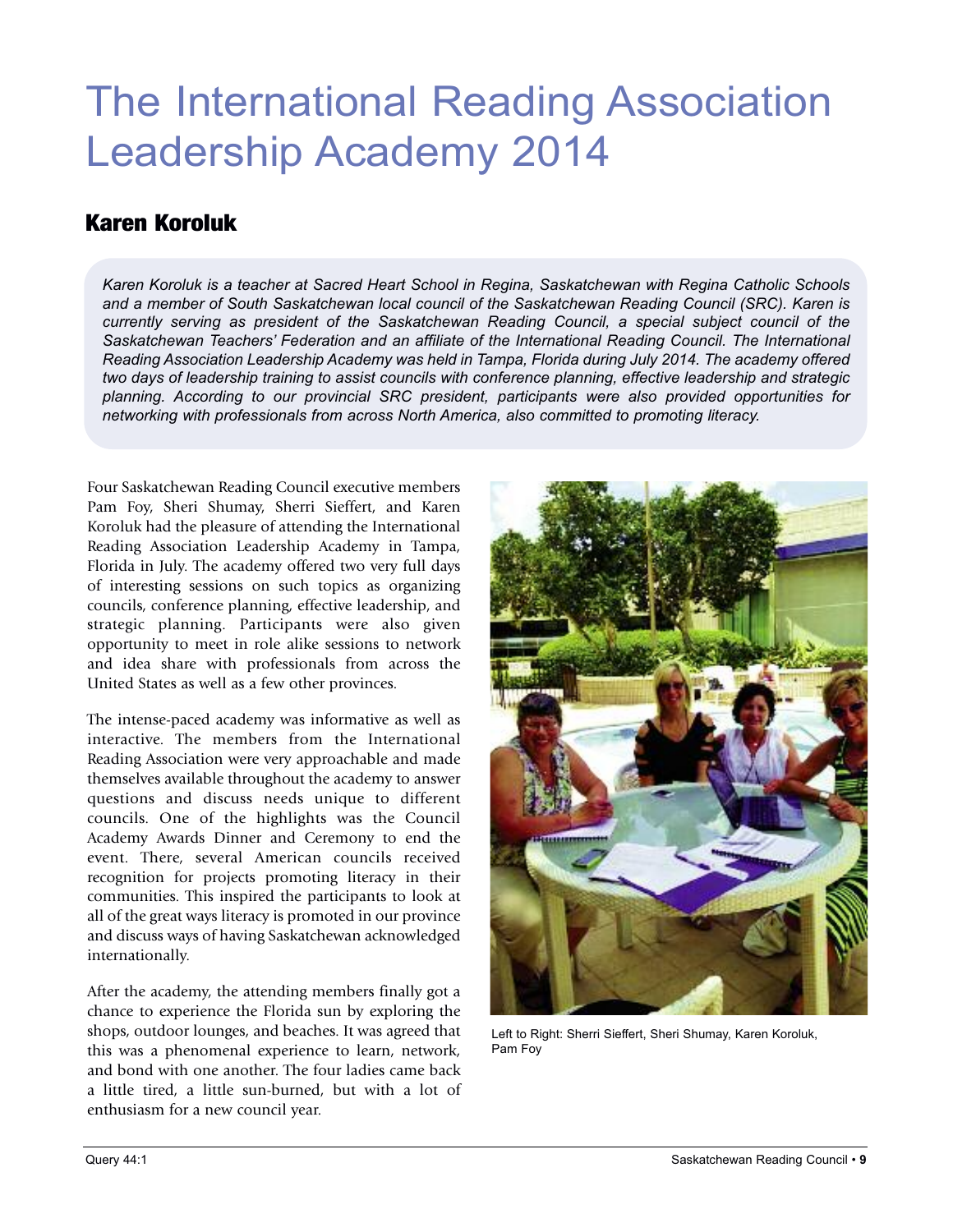## Summer Literacy Camp

### Karen Koroluk

*Karen Koroluk is a teacher at Sacred Heart Community School in Regina, Saskatchewan with Regina Catholic Schools and a member of South Saskatchewan local council of the Saskatchewan Reading Council (SRC). Karen is currently serving as president of the Saskatchewan Reading Council, a special subject council of the Saskatchewan Teachers' Federation and an affiliate of the International Reading Council. The Sacred Hearts Community School Summer Literacy Camp initiative spearheaded by a team of dedicated teachers was held for the third successive year in Regina during July/August 2014 for children in Kindergarten to Grade Three. Focused on empowering students from struggling socio-economic circumstances by providing literacy-based language development learning activities for Little Heart Campers Kindergarten-Grade 1 and at eradicating the reading loss typically occurring during the summer months for Big Heart Campers Grade 2-3, these dedicated Regina teachers provided fun-filled summer literacy experiences for twenty–three enthusiastic young Saskatchewan readers creating a group of very happy campers.*

**A** fter attending the Saskatchewan Reading<br>Conference in the spring of 2014, many teachers<br>were inspired to get back to school and get into<br>action. One particular speaker that hit home with the Conference in the spring of 2014, many teachers were inspired to get back to school and get into action. One particular speaker that hit home with the attending staff members from Sacred Heart Community School in north central Regina was Dr. Dick Allington, author of Summer Reading: Closing the Rich/Poor Reading Achievement Gap. Dr. Allington spoke specifically of ways to empower students from struggling socioeconomic circumstances to keep them reading during the summer months. He spoke of the deficiency of books in the homes of these students and sparked ideas on how that can change. Principal Starla Grebinski wasted no time getting on the phone to spread the word that these students needed books for the summer, books to call their own. The word got out and literally hundreds of books, most very current and almost new, began to pile onto tables in the halls of Sacred Heart School. The last week in June, teachers brought their classes through with shopping bags and allowed each child to self-select 10-15 books. Words cannot do justice to the reaction from some of these students. "I have NEVER had this many books in my life" was heard more once.

Dr. Allington also spoke of the "summer slide" and the oral language experience piece in reading achievement. This got the attention of the Sacred Heart teachers as well, as summer literacy camps have been offered for the past three years. This summer was bigger and better thanks to funding from the United Way, support from Regina Catholic Schools and the North Central Family Centre. The SHCS Little Hearts Literacy Camp, for students entering Kindergarten or grade one, was July 21-August 1. The SHCS Big Hearts Camp, for grades two and three students, was August 4-15. Three teachers from Sacred Heart School; Lindsay Shaw, Amanda Heisler, and Karen Koroluk planned and ran the programs.

Fourteen Little Hearts Campers took part in language and literacy based activities. Some of the highlights of the ten days include: rock star day, learning about other countries, dressing up like superheroes with special powers, gardening, becoming bug experts, and digging for dinosaur bones. At the start of camp, a list of "big words" was started. As new vocabulary came up, the list grew and eventually filled a whole chalkboard. Campers sang, played, discussed, explored books, and created. Trips outside of the community expanded experiences on some of the themes. The Regina International Airport, the new Dinosaur Playground in Harbour Landing, and the Regina Community Gardens were a few of the much enjoyed outings. The relaxed environment and high teacher/student ratios gave each child great opportunity for self-expression.

The goal for the Big Hearts Camp this year was to recover the reading loss which typically happens to students during summer months. Therefore, the Big Hearts Camp included assessment and individualized, intense reading instruction, as well as a home reading assignment. Students were benchmarked at the start of camp and again at the end. The entry data certainly supports that summer slide exists. Morning lessons included all decoding strategies simultaneously and a focus comprehension strategy each day. These nine campers worked very hard and proved successful in meeting goals. Every other day included an afternoon adventure, purely for fun and friendship, to celebrate the dedicated reading time. These celebrations included DinoBouncers, the IMAX, Evraz pool, and discovering parks outside of the community.

The teachers say both camps exceeded their own expectations and credit the added support from the United Way for helping these programs evolve. Parents/Guardians also had very positive feedback and hope to see this remain a Sacred Heart School summer tradition. It is the feedback of the students themselves, however, that speaks the loudest. "I wish reading camp could go on forever", said one happy Big Heart Camper. Let the countdown to next summer begin!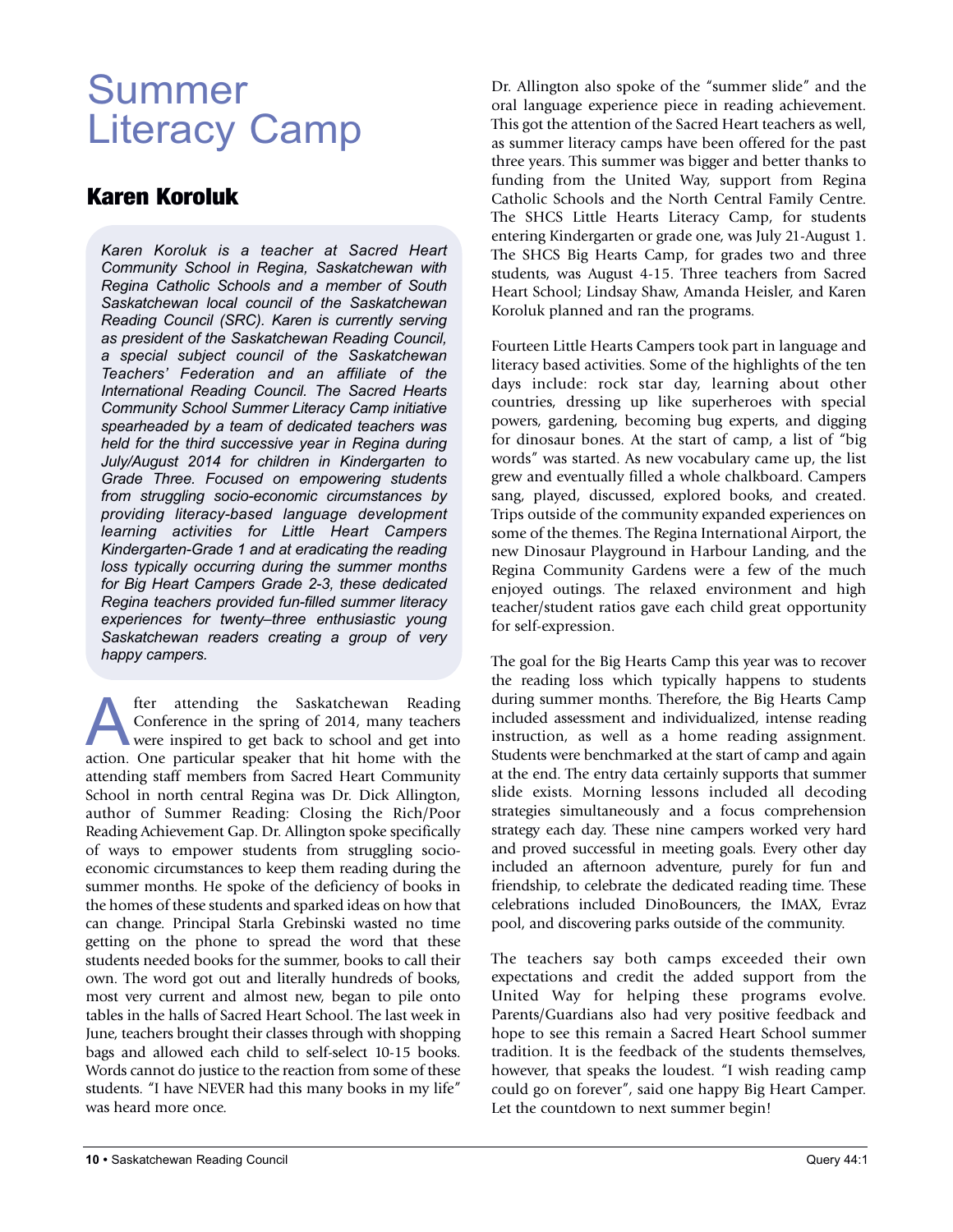## Multiple Methods of Teaching Reading

### Magi McFadden

*Magi McFadden is a literacy numeracy catalyst teacher at Minahik Waskahigan School in Pinehouse Lake Saskatchewan with Northern Lights School Division 113 and a member of Kewatin Nene local council of the Saskatchewan Reading Council (SRC). Magi is editor of* Query*, the official publication of the Saskatchewan Reading Council, a special subject council of the Saskatchewan Teachers' Federation and an affiliate of the International Reading Council. The Saskatchewan Reading Council's fall executive meeting was held at the Radisson Hotel in Saskatoon in September. Council president, Karen Koroluk, provided leadership as SRC executive members and local council presidents participated in strategic planning to clarify and prioritize* council goals and establish the 2014-2015 SRC Calendar of Events. The Calendar of Events in this issue of Query *promises yet another year full of opportunities in literacy for SRC members throughout the province.*

### Instructional Methods for Teaching Reading

Multiple methods are available for teaching reading. Controversy surrounding reading methods has oft been intense as reading is important for the school children who are its focus of concern. Reading ability influences academic success across the school curriculum, and parents, teachers, and policy makers are right to be intensely concerned. The International Reading Association (2014) has developed a position statement intended to clarify the Association's stance on methods for teaching reading. In this position, a reading method is defined a set of teaching and learning materials and/or activities often given a label, such as phonics method, literature based method, or language experience method. The essence of the position is this:

*There is no single method or single combination of methods that can successfully teach all children to read. Therefore, teachers must have a strong knowledge of multiple methods for teaching reading and a strong knowledge of the children in their care so they can create the appropriate balance of methods needed for the children they teach. (p. 1)*

An effective reading program incorporates a variety of activities in order to give children positive attitudes toward literacy, as well as the knowledge, strategies, and skills they need to be successful readers. Studies point to a number of instructional practices that can promote literacy learning. The effectiveness of best practices are dependent upon on how well they fit with student need in learning to read. For example, students who already know letter-sound



SRC Strategic Planning

correspondences are not likely to benefit from instruction in phonemic awareness. Students who can use predictable language to read a book are not likely to benefit from the teacher reading aloud, as in shared reading. More salient questions focus on how these activities are combined and how much time should be devoted to each method.

### Content of Reading Instruction

As there is no clearly documented best method to teach reading, it is the professionals who are closest to the students that are called upon to make decisions about what reading methods to use and how to flexibility modify these reading methods when students are not learning. Broad mandates intrude on or even replace professional decision making, resulting in instruction that is least responsive to student needs. The effects of such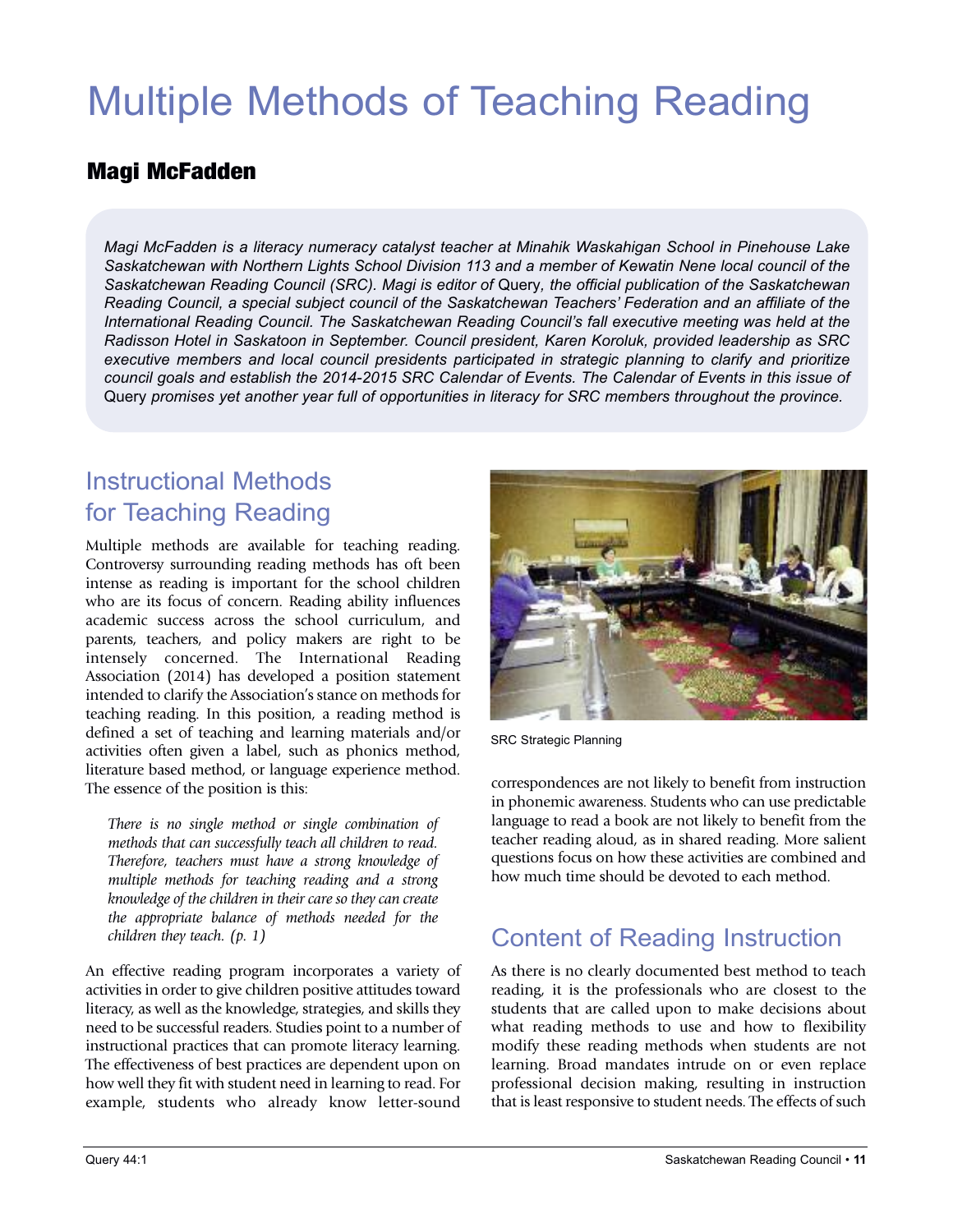

SRC Calendar of Events

mandates are to reduce the quality of instruction in schools and classrooms and to limit the potential for all children to be successful in learning to read. At the provincial level policy makers support balanced approaches to literacy and provide resources that allow school divisions to provide professional development in reading instruction and resources that enable school divisions to provide appropriate reading material. Policy makers also support research on successful practice, derived from a range of perspectives and feature an inclusive definition of reading, such as that offered by the International Reading Association. Policy makers provide funding for the purchase of books that students can read on their own and enjoy. School divisions develop reading programs that meet the needs of all students. School divisions provide guidelines that ensure that all students are allotted adequate time for reading. School divisions enlist the support of parents in developing teachers' knowledge of their children and involve them in the academic progress of their children. School divisions show, using multiple measures, how school division and school resources have been used to improve student reading. Clearly efforts aimed at improvement of reading instruction provide professional development for teachers of reading rather than focus on a panacea in the form of methods or materials. The purpose of the Saskatchewan Reading Council is to provide opportunities for professional development for its members, recognize excellence through awards, raise awareness of literacy throughout the province, and facilitate literacy projects of benefit to students and community as well as teachers.

### Research Support for Multiple Methods of Reading Instruction

There is a long-standing research base supporting professional development for teachers of reading. Several

large-scale studies of reading methods have shown that no one method is better than any other method in all settings and situations. For every method studied, some students learned to read very well while others had great difficulty. Children learn to read by a variety of materials and methods. Students become successful readers in such vastly different programs as the Language Experience approach with its relative lack of structure and vocabulary control and through various Linguistic programs with their relatively high degree of structure and vocabulary control. Furthermore, students experience difficulty in each of the programs utilized. No one approach is so distinctively better in all situations and in all respects than the others that it should be considered the one best method and the one to be used exclusively. Prevalent thinking in the field has moved away from either-or points of view about one method or one set of books to a realization that children learn in different ways, and that the processes of learning to read and reading are complex, and that aspects of reading instruction are multifaceted. A great deal of research evidence converges on the following definition of reading offered by the International Association of Reading:

*Reading is a complex system of deriving meaning from print that requires all of the following:*

- *• the development and maintenance of a motivation to read*
- *• the development of appropriate active strategies to construct meaning from print*
- *• sufficient background information and vocabulary to foster reading comprehension*
- *• the ability to read fluently*
- *• the ability to decode unfamiliar words*
- *• the skills and knowledge to understand how phonemes or speech sounds are connected to print. (p. 3)*

A skilled teacher of reading is a professional who knows what this definition means, can assess students in light of the definition, and then can adjust the balance of methods so that each student is taught what he or she needs to learn.

### **Reference**

International Reading Association, (Retrieved September 27, 2014). Using Multiple Methods of Beginning Reading Instruction: A Position Statement of the International Reading Association, International Reading Association, Newark, DE 19714-8139, USA, www.reading.org.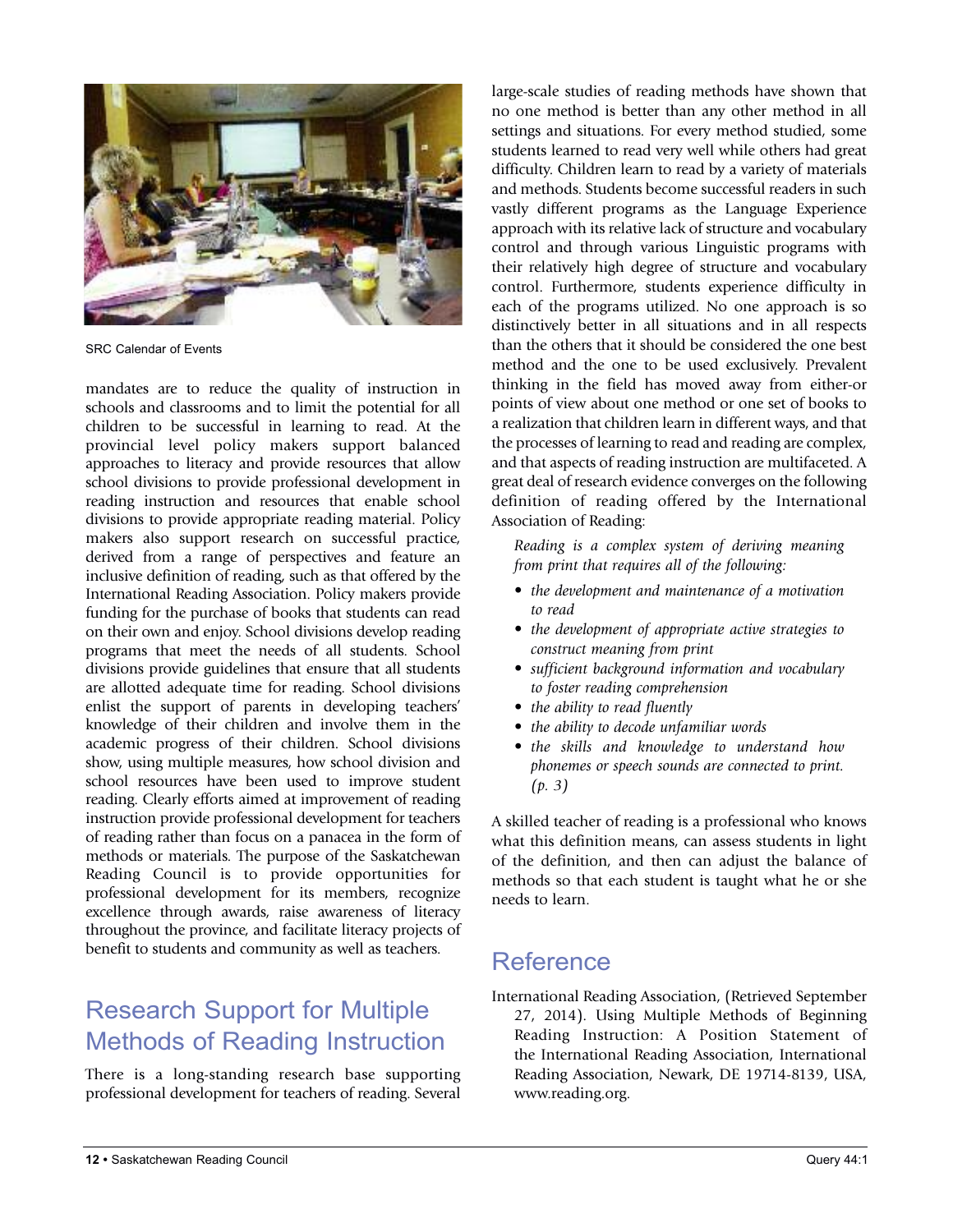## Reading Books to Babies

### Magi McFadden

*Magi McFadden is a literacy numeracy catalyst teacher at Minahik Waskahigan School in Pinehouse Lake Saskatchewan with Northern Lights School Division 113 and a member of Kewatin Nene local council of the Saskatchewan Reading Council (SRC). Magi is editor of* Query*, the official publication of the Saskatchewan Reading Council, an affiliate of the International Reading Council and a special subject council of the Saskatchewan Teachers' Federation. The Baby Read Aloud has been accomplished by efforts of volunteer teen moms in Minahik Waskahigan High School. Enjoy the sheer delight shared by participating teen moms* as they provide their perspective of reading aloud to their babies. You will discover why the Read to Me *initiative of the Saskatchewan Reading Council is a popular one indeed!*

### Benefits of Baby Read Alouds

Reading aloud to your baby is a wonderful shared activity that can be continued for many years. Reading aloud (Saskatchewan Literacy Network, 2014; Read to Me, 2014):

- Teaches a baby about communication;
- Develops listening, memory and vocabulary skills; • Introduces new concepts such as letters, numbers,
- colors and shapes in an enjoyable way; and
- Gives babies information about the ever expanding world around them.

By the time our child has reached their first birthday, they will have learned all the words needed to speak their native language. The more stories you read aloud, the more words your child will be exposed to and the broader their receptive and expressive vocabulary. When you read aloud to your child, your child hears you using a wide range of emotions and expressive sounds, which promotes social and emotional development. Reading aloud also encourages your baby to look, point, touch, ask questions and obtain answers to questions, all of which develop thinking skills. Language skills are developed by imitating sounds, recognizing pictures and learning words and their meanings.

The most important reason to read aloud is that it strengthens the bond between the things your baby loves the most, your voice and physical closeness to you and, of course, books. Spending time reading to your baby clearly demonstrates that reading is a valuable skill, a skill worth learning. Cuddling during read alouds and reading aloud with enthusiasm, joy, excitement and pleasure helps your baby associate books with happiness. This is how budding readers are created.



SRC Read to Me Books

### When and How to Read

Reading aloud is a great opportunity for you to bond with your baby! It doesn't take special skills or equipment (Figure 1. Strategies for Baby Read Alouds). All you need is just you, your baby and some books. Read aloud for a few minutes at a time, but do it often. Don't be concerned about finishing entire books, simply focus on pages that you and your baby enjoy the most.

Set aside time to read to your baby every day, perhaps before naptime and bedtime. In addition to the pleasure that cuddling your baby before bed gives both of you, you will also be making life easier for yourself in the future by establishing a routine that will calm your baby and set expectations about when it is time to sleep.

You may also choose to read at other times during the day. Prepare for baby read alouds by making sure your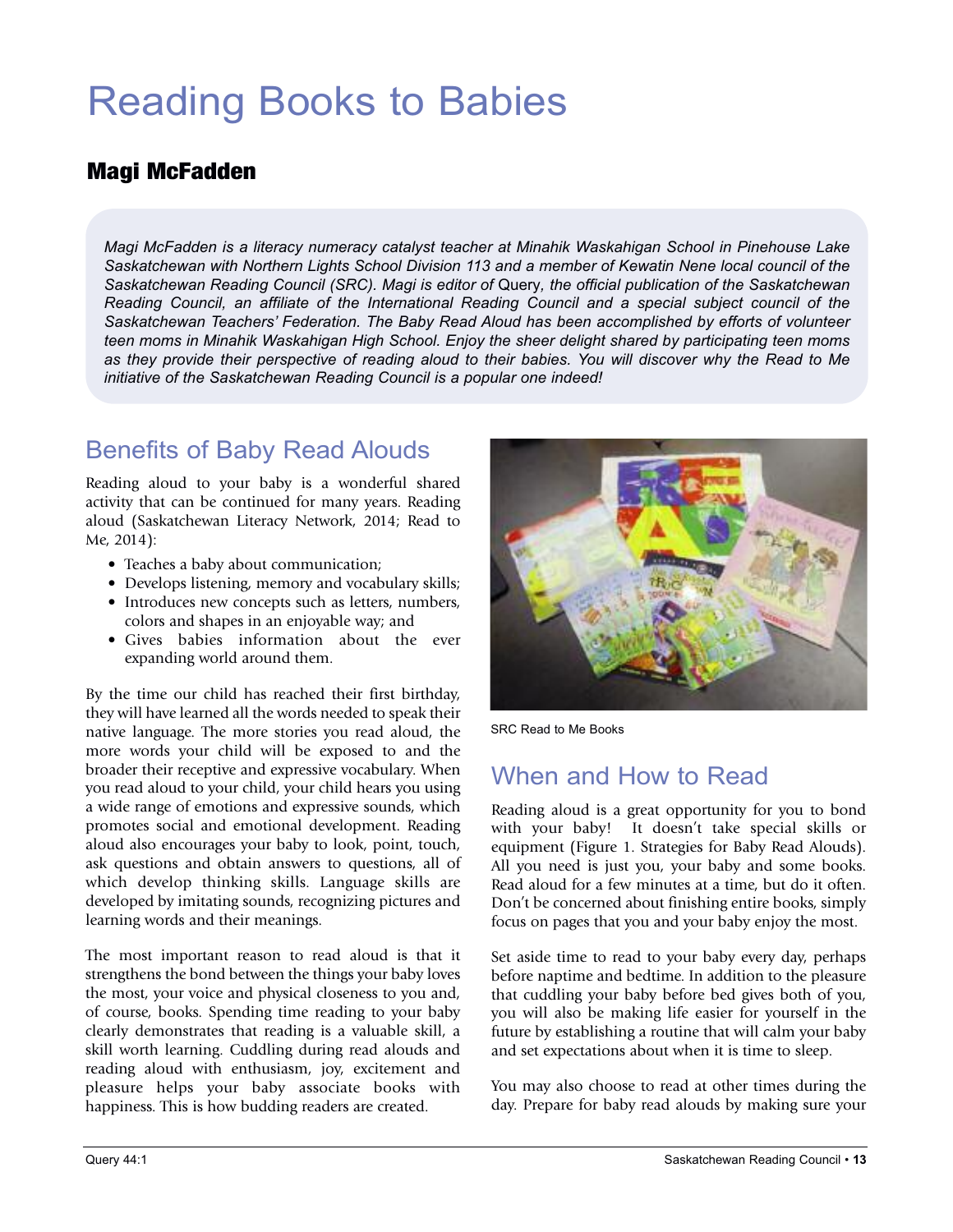baby is fed, dry and alert. Books may also come to the rescue when you are stuck waiting, so tuck some books in the diaper bag to fill time sitting at the doctor's office or standing in line at the grocery store (Project L.I.F.T., 2014a; Saskatchewan Literacy Network, 2014).

### What to Read

Books for babies characteristically have simple, repetitive text and vivid colorful pictures. During the first few months of life, your child loves to hear the sound of your voice, so you can read almost anything, especially books with a rhyming text. As your baby becomes interested in looking at things, choose books with simple pictures against solid backgrounds. When your baby begins to reach and grasp, choose vinyl or cloth books with faces, bright colors and shapes. When your baby begins to respond to what is inside of books, add books with pictures of babies, familiar household objects and toys. When your child begins to sit up independently or eat finger foods, simple stories about daily routines surrounding bedtime, mealtime and bathtime are good choices. When your child starts talking, choose books that provide opportunities for your child to repeat simple words or phrases. Books with mirrors, popup/fold-out books and those containing a variety of textures (ie. fluffy, smooth, scratchy, feathery, spongy, bumpy, knitted, stubbly, ribbed, soft, sandy, etc.) are also terrific for this age group. Babies of any age like photo albums with pictures of people they know and love. You will also want to ensure your child has a collection of favourite nursery rhymes. Having books around your home will ensure that your child grows up to be a reader. When your child is old enough to crawl and choose toys from a toy box, make sure there are books included in the toy box. Mothers of newborn babies in hospitals and/or at wellness clinics in Saskatchewan are provided with a *Read to Me* book bag containing two books and information from the Saskatchewan Reading Council about the benefits of reading aloud to their babies from birth (Saskatchewan Reading Council, 2014a,b). In addition to the books you own and receive as gifts, take advantage of those you may borrow from the library. Many libraries have storytimes just for babies (Quick, 2014; Read to Me, 2014). Be sure to pick up a book for yourself while you are there! Reading for pleasure is another means of being your baby's role model.

**Figure 1. Strategies for Baby Read Alouds** (Project L.I.F.T., 2014b)

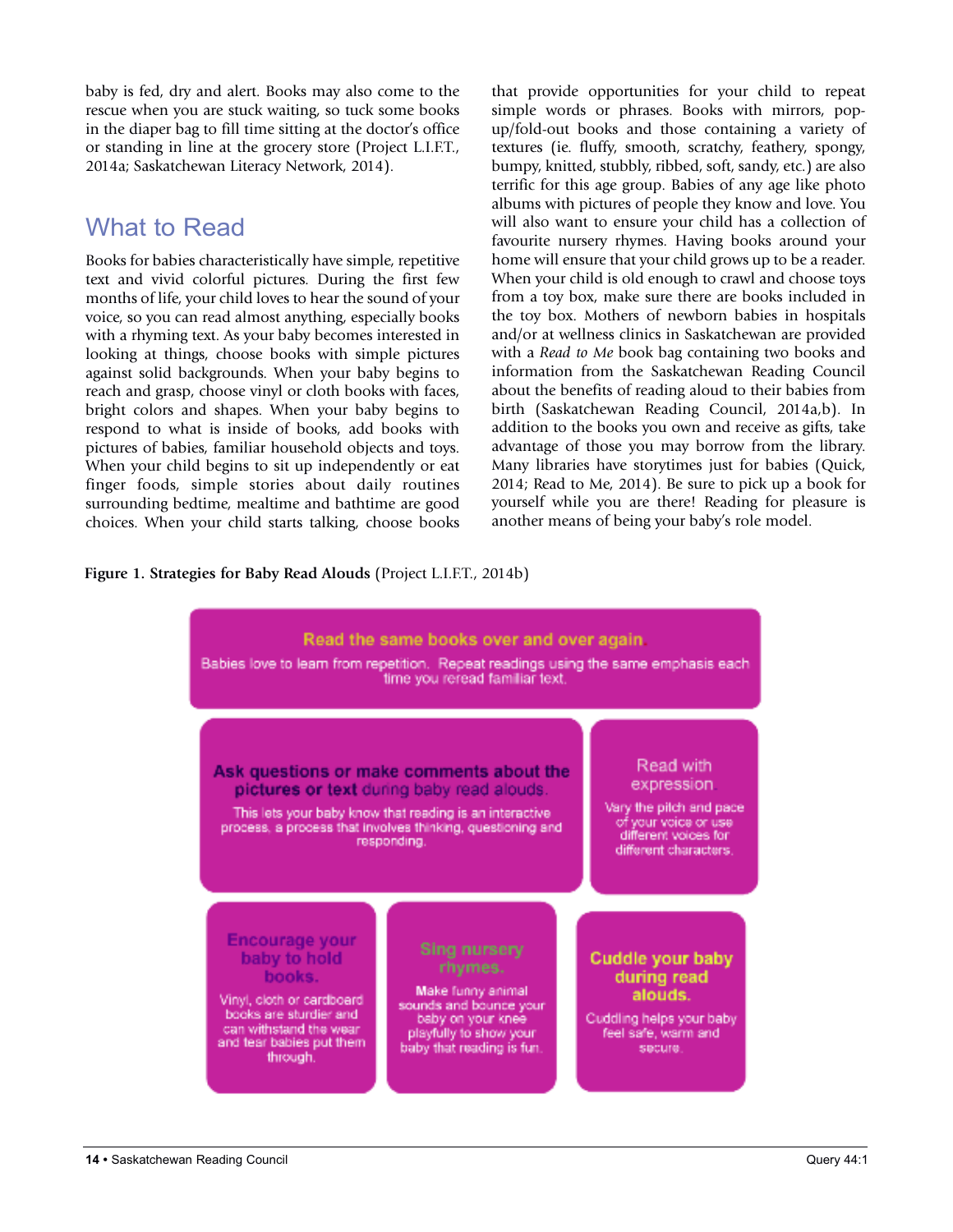### Baby Read Alouds

Teen moms enjoy baby read alouds! Never was this more apparent than during our Baby Read Aloud at our local high school teen infant daycare. Teen moms participating in the Baby Read Aloud initiative shared their enthusiasm for baby read alouds and their appreciation of Read to Me (Saskatchewan Reading Council, 2014a, b) books in their responses to the following interview questions:

- 1. What were the prevailing themes of the *Read to Me* books you read to your baby?
- 2. What were your favourite parts of the books?
- 3. On a scale of 1 to 10 with 10 being the highest rating, how much did you enjoy reading the books aloud to your baby?
- 4. What is the most important thing you learned by reading books aloud to your baby?

Content analysis of teen mom responses to interview questions revealed themes of central relevance (Berg, 1998). Individual themes expressed in a single word, a sentence or an entire interview that formed expressions of relevant ideas were used as primary units of analysis for subsequent content analysis. Themes prominent in the interview data determined through qualitative analysis and strengthened by their quantitative frequency revealed the perspective of teen moms summarized in Figure 2. Baby Read Aloud: Interview Questions and Participants' Perspective. Teen moms maintained that books for babies characteristically have simple, repetitive text and many pictures. Their favorite book features were cheerful real life plots, vivid colourful pictures, repetition and simplicity. On a scale of 1 to 10 with 10 being the highest rating, teen moms rated their enjoyment of baby read alouds as 9 of 10 commenting that their babies also enjoyed read alouds and became happily excited by hearing books read aloud and seeing the pictures. Teen moms reported that the most important thing about reading to their babies was realizing how much their babes liked to hear the stories read aloud in their voice. For these teen moms the experience of excitement and joy expressed by their babies during baby read alouds was profoundly meaningful. They believed that by being their baby's reading role models, their babies were happily developing language and reading skills, skills critical to successful lifelong learning.

#### **Figure 2. Baby Read Aloud: Interview Questions and Participants' Perspective (2014)**

| Question                                                                                                                | <b>Participants' Perspective</b>                                                                                                                                                                                                                                                                                                                                                                       |
|-------------------------------------------------------------------------------------------------------------------------|--------------------------------------------------------------------------------------------------------------------------------------------------------------------------------------------------------------------------------------------------------------------------------------------------------------------------------------------------------------------------------------------------------|
| What were the prevailing themes of the Read to Me books<br>you read to your baby?                                       | Teen moms commented that Read to Me books contain<br>short stories that can be read aloud within a few minutes<br>and contain huge amounts of happiness with cheerful<br>plots about real life family activities, childrens' needs and<br>wants, and healthy living practices or routines. Teen moms<br>also commented on prevalent themes of simplicity,<br>repetition and vividly colorful pictures. |
| What were your favourite parts of the books?                                                                            | Teen moms indicated that young reader plots were their<br>favorite parts of the book. Comments made by teen moms<br>included: "I really liked the story plots.", "The stories are<br>cheerful and funny." and "The books are short and easy to<br>read." Yet another teen mom indicated appreciation of<br>"colourful pictures".                                                                       |
| On a scale of 1 to 10 with 10 being the highest rating, how<br>much did you enjoy reading the books aloud to your baby? | On a scale of 1 to 10 with 10 being the highest rating<br>aggregated results of teen mom ratings was 9 of 10.<br>Comments included: "I love reading to my baby", "My<br>baby gets so excited when I read to her", "My baby likes<br>to play with the books after I read them aloud" and "My<br>baby just likes being read to so much!"                                                                 |

*continued on page 16*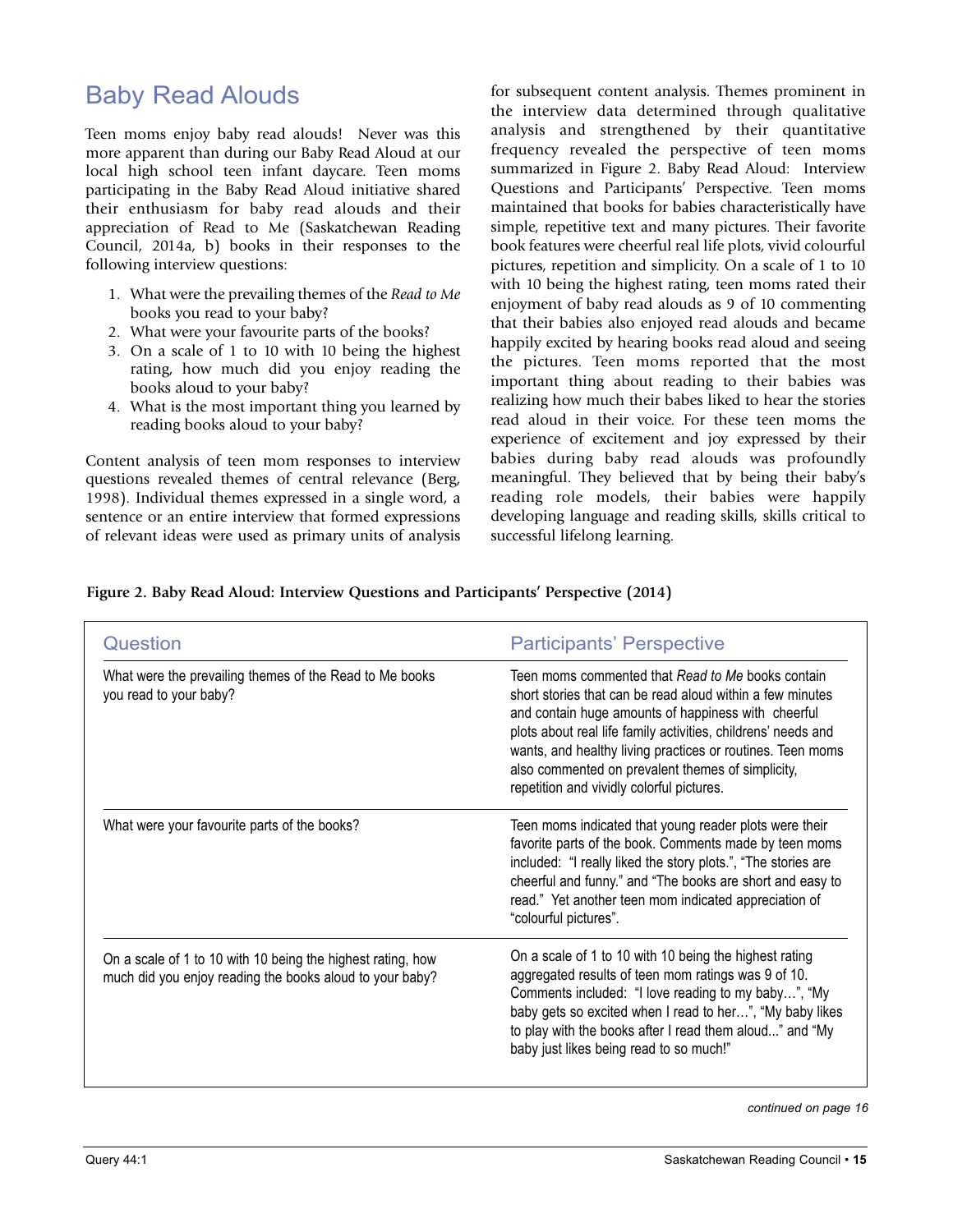| Question                                                                             | <b>Participants' Perspective</b>                                                                                                                                                                                                                                                                                                                                                                                                                                                                                                                                                                                |
|--------------------------------------------------------------------------------------|-----------------------------------------------------------------------------------------------------------------------------------------------------------------------------------------------------------------------------------------------------------------------------------------------------------------------------------------------------------------------------------------------------------------------------------------------------------------------------------------------------------------------------------------------------------------------------------------------------------------|
| What is the most important thing you learned by reading<br>books aloud to your baby? | The most frequently cited learning occurring during Baby<br>Read Aloud participation reported by teen moms was the<br>importance of the sheer enjoyment that their babies<br>expressed during read alouds. Teen moms reported that<br>they were delightfully surprised by the continued<br>enjoyment of read alouds unabashedly expressed by their<br>babies. One teen mom commented that she read aloud to<br>her baby because she wanted her baby to be smart! Other<br>comments made by teen moms focused on the importance<br>of early literacy so that their children would grow up to be<br>good readers. |

### References

- Berg, B. L. (1998). *Qualitative research methods for the social sciences*. 7th Ed. Boston: Allyn and Bacon.
- Project L.I.F.T. (2014a). *Literacy involves families together: Babies and language development*. Retrieved March 27, 2014 from www.webjunction.org/documents /webjunction/Project\_L\_I\_F\_T\_Literacy \_Involves \_Families\_Together\_html
- Project L.I.F.T. (2014b). *Literacy involves families together: Tips for reading to babies and toddlers*. Retrieved March 27, 2014 from www.webjunction.org /documents/webjunction/Project\_L\_I\_F\_T\_Literacy\_In volves\_Families\_Together\_html
- Quick, Carol A. (2014). *Reading books to babies*. Retrieved March 26, 2014. www.kidshealth.org /parents/positive/all\_reading/reading\_babies.html
- Read to Me. (2014). News and press: *Collaboration and workshops*. Retrieved March 27, 2014 from www.readtomeprogram.org/news.html
- Saskatchewan Literacy Network. (2014). *For the joy of learning*. www.sk.literacy.ca
- Saskatchewan Reading Council. (2014a). SRC executive: *Read to Me*. www.saskreading.com

Saskatchewan Reading Council. (2014b). *Read to me and I'll soon be reading to you!*

#### **Read to Me Books Used for the Teen Mom Baby Read Alouds**

- Beaumont, K. (2011). *Shoe-la-la*. Toronto: Scholastic Inc.
- Gay, Mary-Louise. (2010). *Roslyn rutabaga and the biggest hole on earth*. Toronto: Groundwood Books.
- Masessa, E. (2012). *Travel-size pups around the world*. Toronto: Scholastic Inc..
- Numeroff, L. (2011). *If you give a dog a donut*. NY: HarperCollins.
- Remkiewicz, F. (2011). *Gus makes a friend*. Toronto: Scholastic Inc.
- Shannnon, D., Long, L., & Gordon, D. (2008). *Jon scieszka's trucktown. Zoom! Boom! Bully*. NY: Aladdin.
- Shine, E. (2011). *Racing rivals*. NY: Randon House.
- Steele, M. A. (2011). *Brewster's little helper*. Toronto: Scholastic Inc.
- Yolen, J. & Teague, M. (2011). *How do dinosaurs say happy birthday?* Toronto: Scholastic Inc.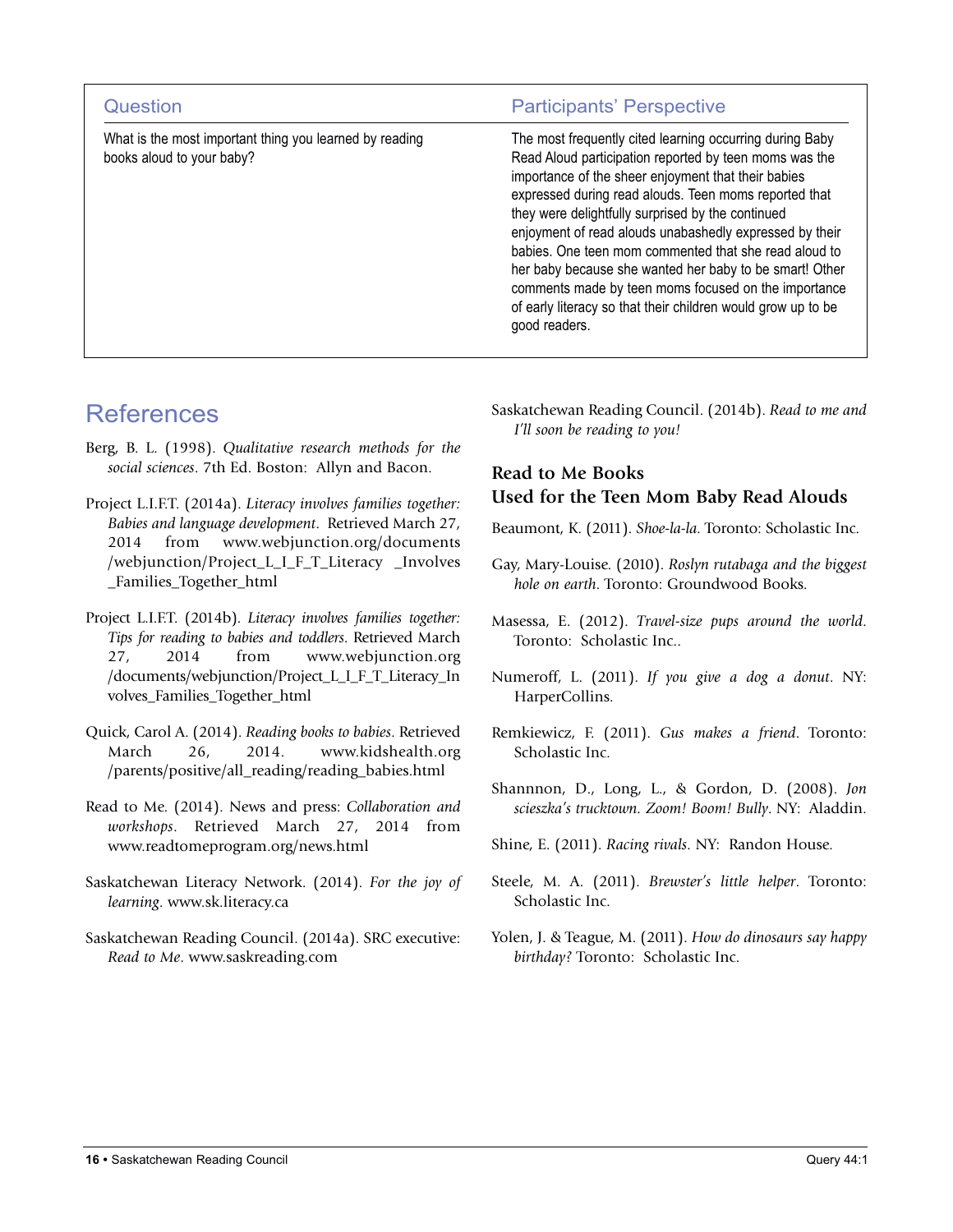## *If You Give a Dog a Donut*

#### **Reviewed by Magi McFadden**

Author: Laura Numeroff Illustrator: Felicia Bond Format: Hardcover Publisher: HarperCollins Publisher Location: New York, U.S.A. Publication Date: 2011 ISBN: 978-0-06-026683-7

Written in the exuberant "If You Give…" style, If You Give a Dog a Donut is another blockbuster success from the beloved partnership of writer Laura Numeroff and illustrator Felicia Bond who are well known for, *If You Give a Pig a Pancake*. Another circular story with a definite boy slant, the action-filled pictures depict the lovable main character with demanding canine personality and boundless energy as he dances his way through the pages of this delightful book. If you give a dog a donut, he'll ask for some apple juice to go with it. When you give him the juice, he'll drink it all up and want seconds. Then before you know it the canine's spiraling free association leads to a day filled with energetic outdoor activities before he is reminded of apple juice. Of course when asking for a glass of apple juice, chances are he'll want a donut to go with it!

### *Shoe-La-La*

#### **Reviewed by Magi McFadden**

Author: Karen Beaumont Illustrator: Leuyen Pham Format: Paperback Publisher: Scholastic Inc. Publisher Location: Toronto, Canada Publication Date: 2011 ISBN: 978-0-545-45406-3

Shoe-La-La is a lighthearted, fun-loving, energetic story about the real-life matter of shopping for the perfect pair of shoes. This humorous story will appeal to girls of all ages who love to go on shopping expeditions accompanied by friends. On their quest to find the perfect pair of party shoes, these four flamboyant friends try on every shoe in the store. They try on shoes with zippers, shoes with straps, shoes with buckles and shoes

with taps but they just don't know which shoes to buy. After trying on so many they decide they just don't want any! Then with some feathers, ribbon, glitter and glue and a whole lot of ingenuity, the girls create the best shoes of all! This book, brimming with colorful funfilled activity, has a constructive message that will appeal to young and old alike.

### *Read, Write, Teach: Choice and Challenge in the Reading-Writing Workshop*

#### **Reviewed by Sherri Sieffert**

Author: Linda Rief Format: Paperback Publisher: Heinemann Publisher Location: Toronto, Canada Publication Date: 2014 ISBN: 978-0-325-05360-8

"Writers do their best work when they are given **choice** about what they write and what they read, **time** to craft their writing and time to read, and **models** or examples of the finest writing from a variety of genres, professional writers and their peers." (p. 19) Whether you are a veteran teacher or just a novice starting out, Linda Rief's latest book *Read Write Teach: Choice and Challenge in the Reading Writing Workshop* offers a multitude of ideas to enhance reading and writing classes by giving students choice in what they read and write. When students are given choice, they are likely more engaged in their work.

Her passion for reading and writing permeates the book. "We have forgotten that a person can read without writing, but she cannot write without reading. If we neglect writing while focusing our attention almost exclusively on reading, it is also at the expense of reading. Writers are readers. If we really want to teach kids to be the strongest readers, they need to be taught how to be the strongest writers."(p. 20) While the book outlines how to set up reading and writing workshop, there are many ideas and activities to help teachers with beginning lessons in reading and writing. The activities are backed up with examples of student responses and student writing, both in the book and in the online resource that accompanies the book.

*continued on page 18*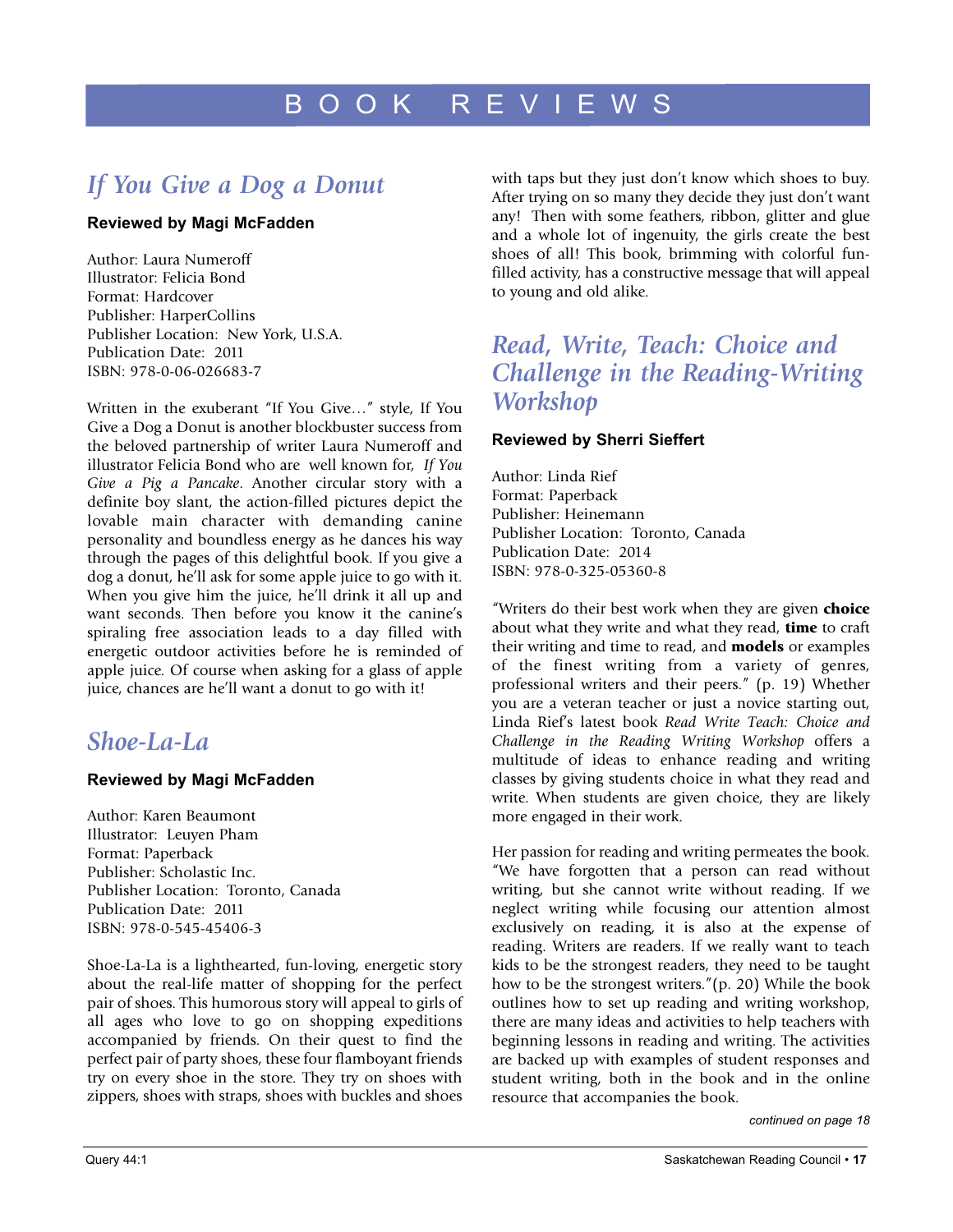*Read Write, Teach . . .* is a practical book that is underpinned by research, but balanced with practical ideas for the classroom. Each chapter has activities and suggested mentor texts. The suggested mentor texts save time by giving several texts for the activity without the teacher having to spend time searching for just the right text. Linda follows up with examples that she has done for students and examples of the student's own work. In her Chapter, "Getting to Know Our Students", Linda gives activities such as the **portfolio wall, marshmallow** **challenge** and **poetry challenge** and then goes on to explain how she uses the information gained from these activities to get to know her students better so that she can plan instruction.

This book should be a must on any teacher's professional reading list. It can be a resource for all grade levels, but it is especially targeted for the middle years. The ideas and suggestions for mentor texts are usable right away. This is an easy read and is guaranteed to add tools to any teacher's toolkit.

## **Calling all language Arts and English Teachers**

Contribute to *Query* your favourite lesson plan involving any aspect of literacy.

> Send all submissions to: *Query* Editor mcfaddenm@hotmail.com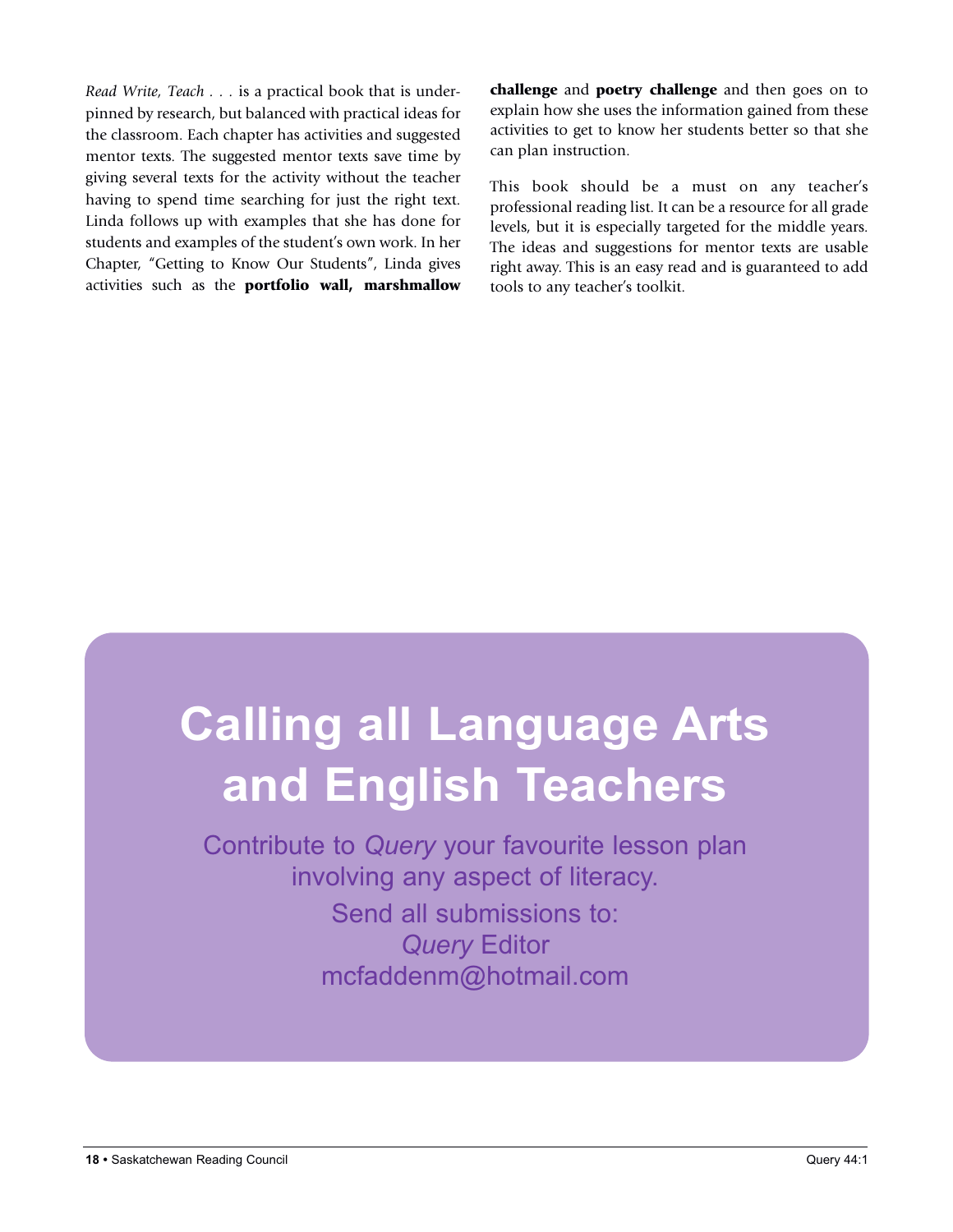## **Reading….It's a Lifestyle**

Saskatchewan Reading Council Conference April 23-24, 2015 Delta Hotel, Regina SK

## Presentation Proposal

| Last conference and date<br>at which this session |
|---------------------------------------------------|

#### **AV Needs:**

- (If possible, please bring your own laptop)
- Please attach presentation description and presenter's background.
- Presentations should be one hour in length and should be appropriate for an audience of 20-35 people.
- An honorarium of \$100 will be awarded to a maximum of two presenters per session, A discounted rate of \$80 (student rate), if registering for the full conference, is also available. Additional expenses shall be absorbed by the presenter, however out of province presenters will have their hotel room covered.
- Please provide an electronic copy of your presentation for publication in *Query*.
- Deadline for proposals is November 30, 2014.
- You will be notified of your acceptance no later than January 15, 2015.
- Submit your proposals to:

Tana Arnott **Amanda Hassen** arnott.tana@prairiesouth.ca amanda.hassen@htcsd.ca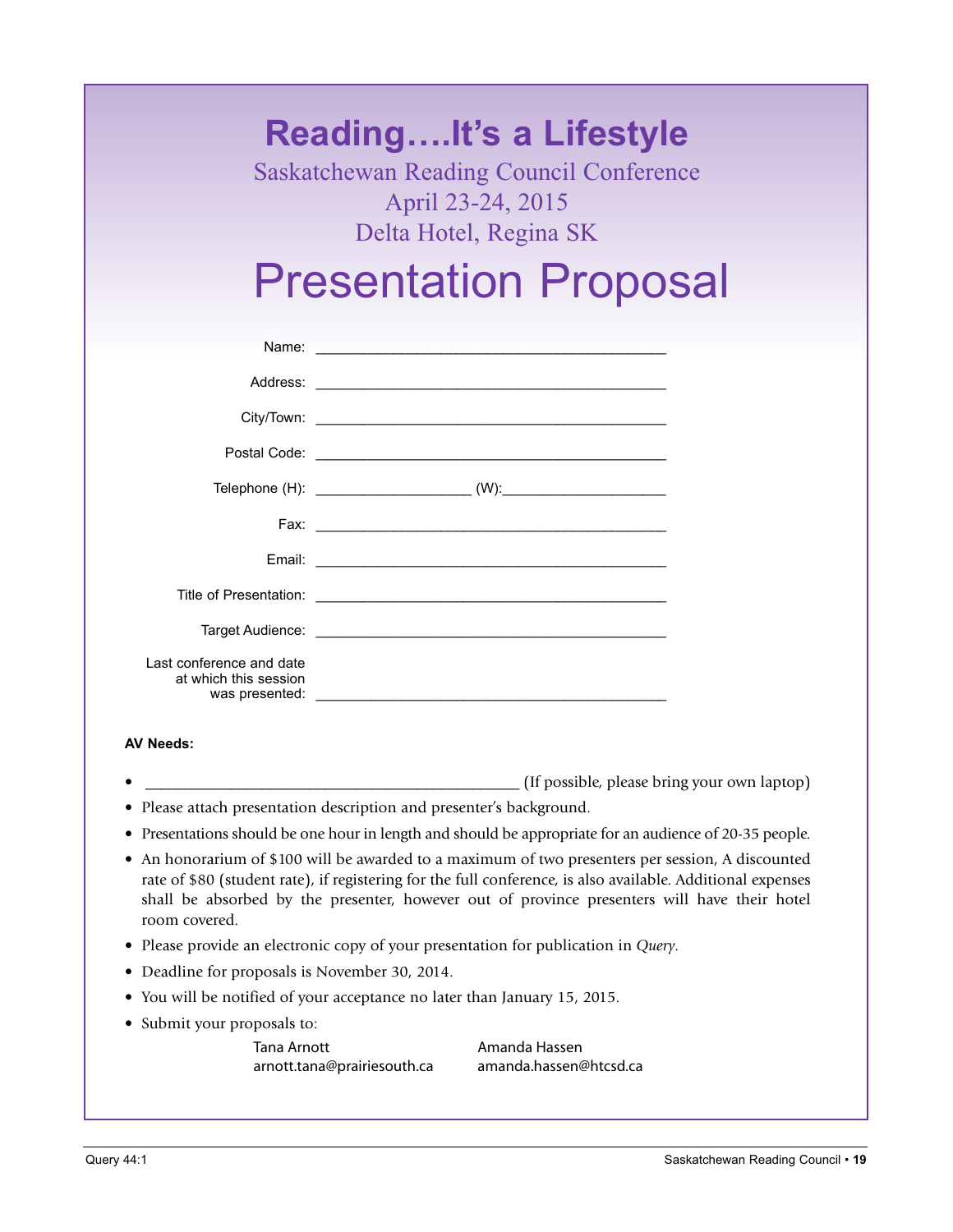# **Reading….It's a Lifestyle** Grant Application for Registration

to the

Saskatchewan Reading Conference 2015

| Signature: |
|------------|

This grant is available to beginning teachers in their first two years of teaching. The SRC will pay the cost of your SRC registration for the 2015 Conference. Three people will receive the grant by random draw.

To be eligible for the grant you must:

- 1. Be a current member of the Saskatchewan Reading Council.
- 2. A first or second year teacher.
- 3. Write an article for the SRC's publication *Query* by the Fall of 2014.

Submit your applications to:

Sherry Shumay Email: s.shumay@rcsd.ca

**Applications must be received by January 15, 2015.**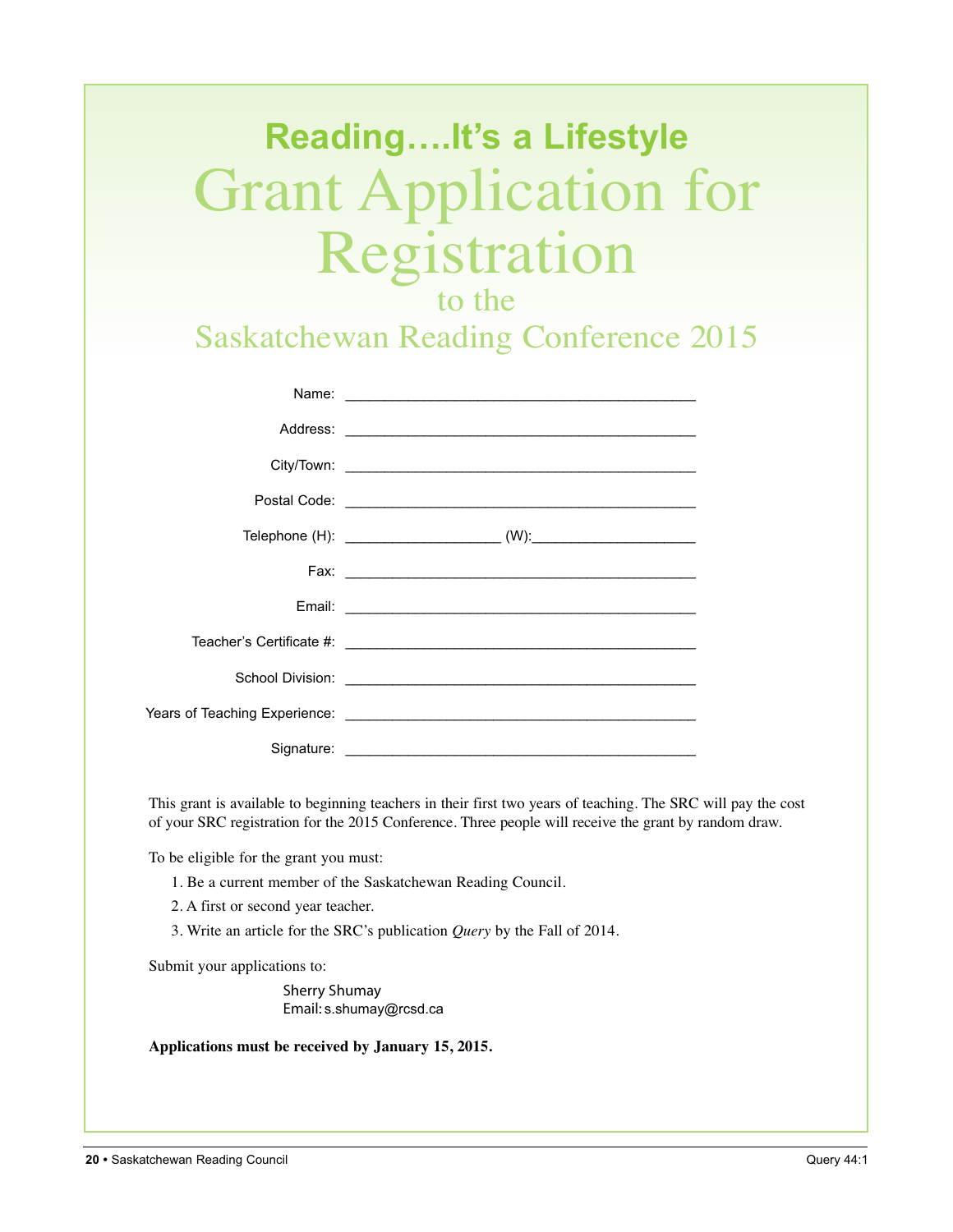## What's Happening Around Saskatchewan

#### September 2014

- 9 International Literacy Day/Saskatchewan Literacy Day
- 20 Special Subject Councils Meeting (STF / Saskatoon)
- 26 SRC Executive Meeting at the Radisson, Saskatoon
- 27 SRC Leadership Meeting at the Radisson, Saskatoon

#### October 2014

- 1 Deadline for SRC Local Council Grant information to treasurer
- 31 Deadline for *Query* Submissions for Fall Issue - All executive reports and local council programs should be in this issue

#### November 2014

- 1 Conference Call 9:00 10:00 am
- 15 Deadline for Exemplary Reading Program Application
- 27 Honour Council Application Forms Due (for accomplishments from July 1, 2012 to July 30, 2014)
- 30 Deadline for SRC Lifetime Achievement Nomination

#### January 2015

- 10 Conference Call 9:00 10:00 am
- 15 Deadline for SRC Administrators Award Nomination
- 27 Family Literacy Day

#### February 2015

- 1 Award of Excellence Entry Due
- 6 Possible SRC Executive Meeting in Regina
- 7 SRC Meeting in Regina or Conference Call 9:00 - 10:00 am

#### March 2015

- 1 SRC Yearly Membership Expires Young Writers Deadline
- 7 Conference Call 9:00 10:00 am
- 15 SRC Annual Reports Due

#### April 2015

- 23-24 SRC Annual Conference in Regina
- 24 Annual General Meeting in Regina
- 30 Deadline for Spring Issue of *Query* All local council presidents and provincial executive members must submit a report

#### June 2015

- 1 Deadline for Prairie Lily Award
- 30 Deadline for submission of officers to IRA

#### July 2015

- 1 Change of Officers
- 17-20 IRA Annual Conference in St. Louis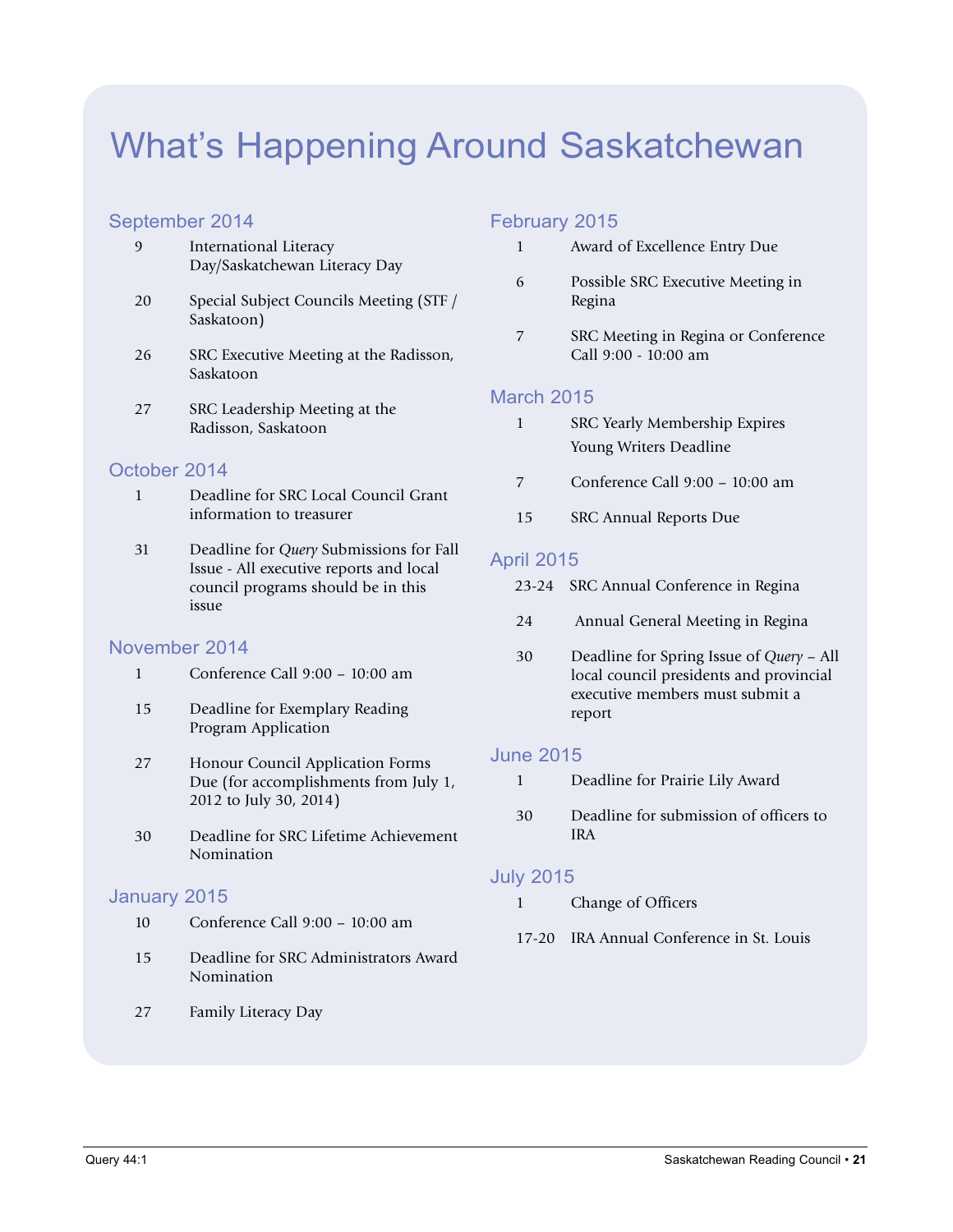## Membership Application

#### Saskatchewan Reading Council

Invites you to renew before March 1 (To receive a full year of benefits!)

Benefits of SRC membership includes:

- Professional journal *Query*, featuring many literacy articles and bonuses
- Opportunities for Professional Development
- *Young Saskatchewan Writers'* publication of K-12 writings
- Literacy programs such as "Read to Me" and other local programs
- Informative speakers and exciting author visits
- Additional savings in SRC conference fees

Please check your choice

 $\Box$  Regular \$25.00  $\Box$  Student \$10.00 **q** Institution \$20.00

#### **Send Your Membership Application/Renewal Form Today**

The following information is required to register as a member of the Saskatchewan Reading Council. The information will be used to contact members for renewal and membership drive purposes, to send out newsletters and to forward conference and professional development opportunities information. The information will be kept on file for a period of two years past expiration date.

|                                                            | Type of Membership: □ Regular \$25.00 □ Student \$10.00 □ Institution \$20.00 Amount Paid: ____________    |
|------------------------------------------------------------|------------------------------------------------------------------------------------------------------------|
|                                                            |                                                                                                            |
| <b>SRC Membership</b><br>Sherry Shumay<br>s.shumay@rcsd.ca | Make cheques payable to: Saskatchewan Reading Council (SRC) Please return your form along with payment to: |

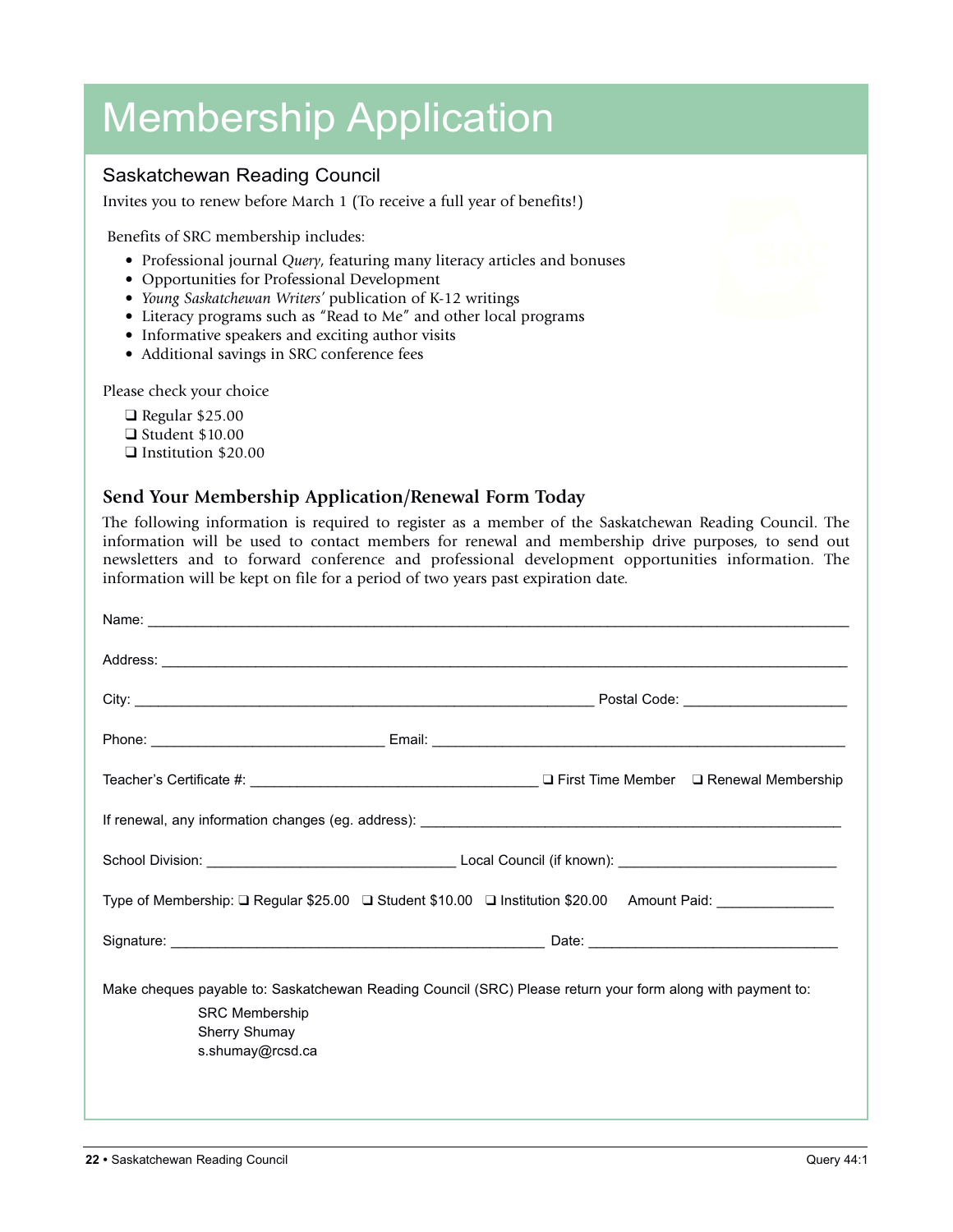## School Saskatchewan Reading Liaison Form

The SRC invites each school to select one enthusiastic literacy teacher on staff to receive a FREE Saskatchewan Reading Council membership for the school year. This teacher will become the School Liaison for the SRC and local council.

#### **Forms must be received by the SRC Membership Director by October 30**

The SRC is an awesome professional growth opportunity for teachers interested in the areas of language arts, reading instruction, and the promotion of effective literacy in schools. Become a member today!

#### **Your Yearly Membership Benefits include:**

- Professional journal *Query* featuring many literacy articles and bonuses Opportunities for Professional Development
- *Young Saskatchewan Writers'* Publication of K-12 writings
- Literacy programs such as "Read to Me" and other local programs
- Informative speakers and exciting author visits as well as additional savings in SRC conference fees.

#### We ask that the teacher who receives this membership be a literacy leader in your school by displaying local **council promotional posters and literacy information.**

The following information is required to register as a member of the Saskatchewan Reading Council. The information will be used to contact members for renewal and membership drive purposes, to send out journals or newsletters and to forward conference and professional development opportunities information. This information will be kept on file for a period of two years past expiration date.

|                                           | Address: <u>Address:</u> Address: Address: Address: Address: Address: Address: Address: Address: Address: Address: Address: Address: Address: Address: Address: Address: Address: Address: Address: Address: Address: Address: Addr |  |
|-------------------------------------------|-------------------------------------------------------------------------------------------------------------------------------------------------------------------------------------------------------------------------------------|--|
|                                           |                                                                                                                                                                                                                                     |  |
|                                           |                                                                                                                                                                                                                                     |  |
|                                           | $\Box$ First Time Member $\Box$ Renewal                                                                                                                                                                                             |  |
|                                           |                                                                                                                                                                                                                                     |  |
| Membership: $\Box$ Regular $\Box$ Student |                                                                                                                                                                                                                                     |  |
|                                           |                                                                                                                                                                                                                                     |  |
|                                           | Make cheques payable to: Saskatchewan Reading Council (SRC) Please return your form along with payment to:                                                                                                                          |  |
| <b>SRC Membership</b>                     |                                                                                                                                                                                                                                     |  |
| c/o Sherry Shumay<br>s.shumay@rcsd.ca     |                                                                                                                                                                                                                                     |  |
|                                           |                                                                                                                                                                                                                                     |  |
|                                           |                                                                                                                                                                                                                                     |  |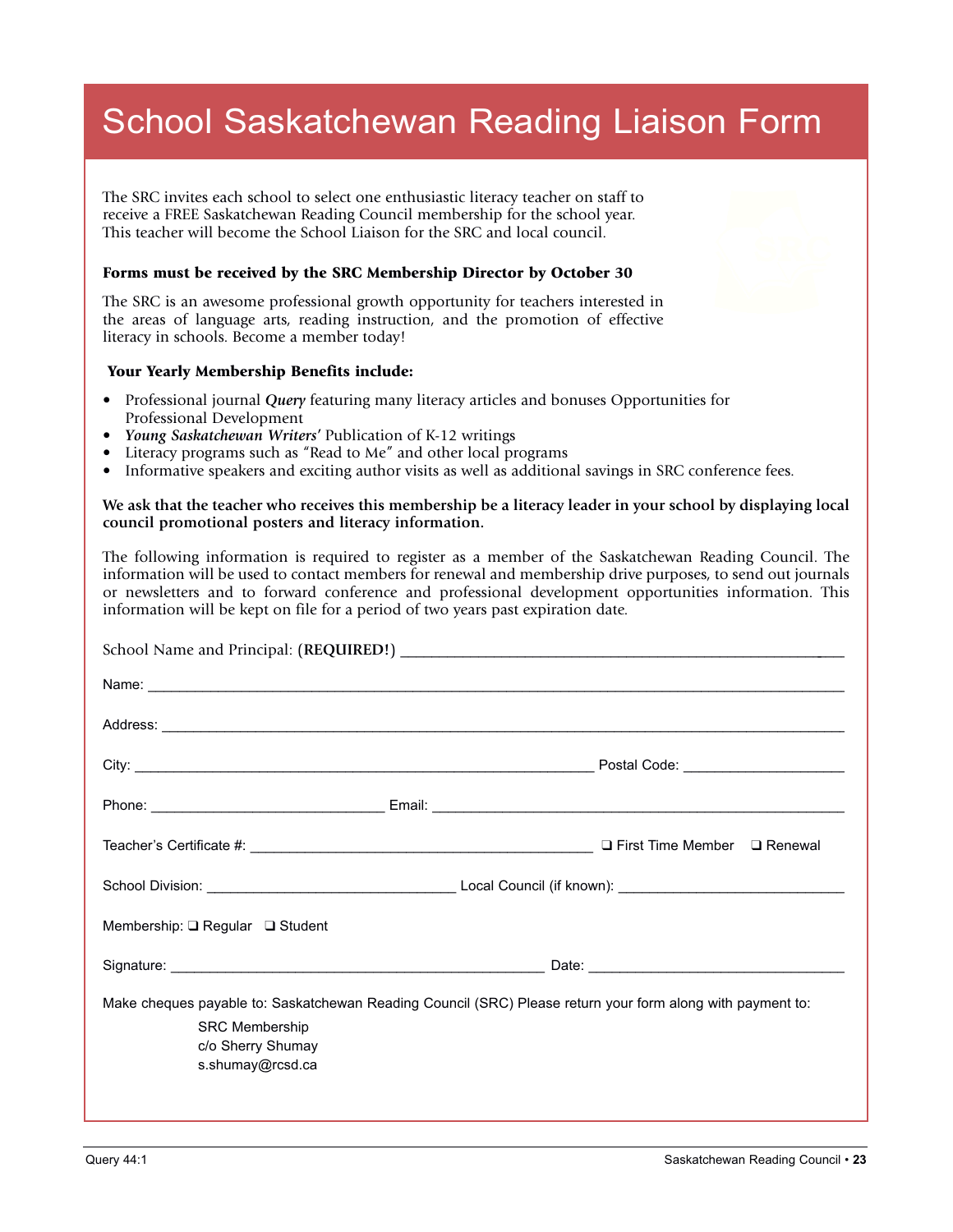

## Short Stories *<i>©* Poetry *⊘* Plays ✐ Essays ✐ Personal Narratives

#### **Criteria for 2014-2015**

- 1. The Saskatchewan Reading Council accepts writing in any language, from **Pre-K to Grade 12 students**. Genres include poetry, short stories, plays, essays and personal narratives. (Writing from February 2014-February 2015 may be submitted). **Not all writing submitted will be published**.
- 2. All selections must be proofread and typed when submitted.(Arial font/size 12/single space)
- 3. **Whole classroom submissions of the same title will not be accepted**. Please select the best writing selections to be considered. Please consider the audience to which the book will be going out to **(Pre-K-12)** and select accordingly. Longer pieces must include an excerpt. (Please keep the excerpt to one page or less)
- 4. Please e-mail student writing to the YSW rep for each council area as listed on the SRC website. (word documents only please) Make sure to include the information at the bottom of this poster.
- 5. **Illustrations** may accompany written selections but should be placed on a separate sheet (8  $\frac{1}{2}$  x 11). **A Photograph** of the writer may be added to the writing **(scanned or inserted onto the piece of writing)**.
- 6. Each **published author** and his/her resource center will receive a complimentary copy of the Young Saskatchewan Writers publication.
- 7. Each piece of writing **must be submitted to your local council by February 1, 2015**.
- 8. Please identify each piece of writing with the following information: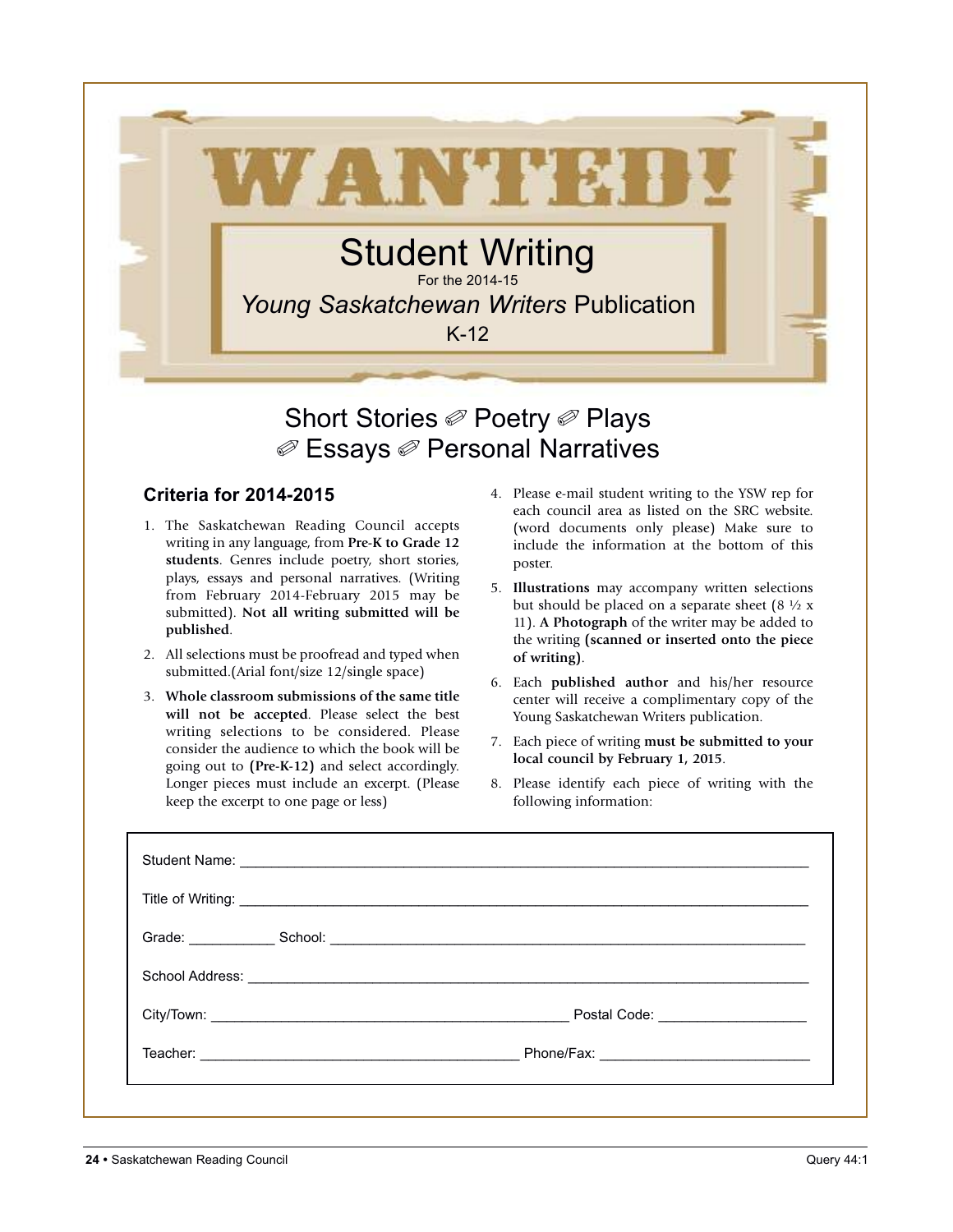| Saskatchewan Young Readers' Choice – The Willow Awards                                                                                          |
|-------------------------------------------------------------------------------------------------------------------------------------------------|
| <b>Support SYRCA with your membership</b><br>donation. Choose your level of support!                                                            |
| Make cheques payable to:<br>SYRCA – Saskatchewan Young Readers' Choice – The Willow Awards, Inc<br>Mail to: 2832 WASCANA ST., REGINA SK S4S 2G8 |
| Please indicate amount enclosed. A tax receipt will be issued.                                                                                  |
| $\Box$ \$20 $\Box$ \$30 $\Box$ \$40 $\Box$ \$50 $\Box$ \$100 $\Box$ other: \$                                                                   |
|                                                                                                                                                 |
|                                                                                                                                                 |
|                                                                                                                                                 |
|                                                                                                                                                 |
|                                                                                                                                                 |

## SRC Prairie Lily Award

The Prairie Lily Award will be presented annually to local councils who choose to participate, and fulfill all requirements of the award prior to the Annual General Meeting. A certificate and a monetary award, to be determined by the yearly budget, will be presented to all eligible councils at the year-end meeting or the Fall Leadership meeting. Please submit this form to the SRC President by March 1.



| Council:                                                                                                                                                                                                                                                                                                                                                                                           | Date Submitted:                                                                                                                                                                                                                                                                                                                                                                                    |
|----------------------------------------------------------------------------------------------------------------------------------------------------------------------------------------------------------------------------------------------------------------------------------------------------------------------------------------------------------------------------------------------------|----------------------------------------------------------------------------------------------------------------------------------------------------------------------------------------------------------------------------------------------------------------------------------------------------------------------------------------------------------------------------------------------------|
|                                                                                                                                                                                                                                                                                                                                                                                                    |                                                                                                                                                                                                                                                                                                                                                                                                    |
| Requirements:<br>• Promotion of membership: (minimum of 3)<br>• Postcard/brochure<br>• Posters<br>• Conference promotion<br>• School liaisons<br>• Social Media<br>• Fulfill Conference Committee responsibilities<br>• Provide representation at a minimum of 50% of<br>SRC meetings/conference calls<br>• Participate in the Read to Me Program<br>• Contribution of local council news in Query | AND at least 5 of the following:<br>• A professional development event<br>• A community service event<br>• A special event for students<br>• Participation in an International Project<br>• An Image Brochure (please attach)<br>• Honor Council participation<br>• International Literacy Day Project<br>• Submit contributions to Young Saskatchewan<br>Writers' Publication<br>$\bullet$ Other: |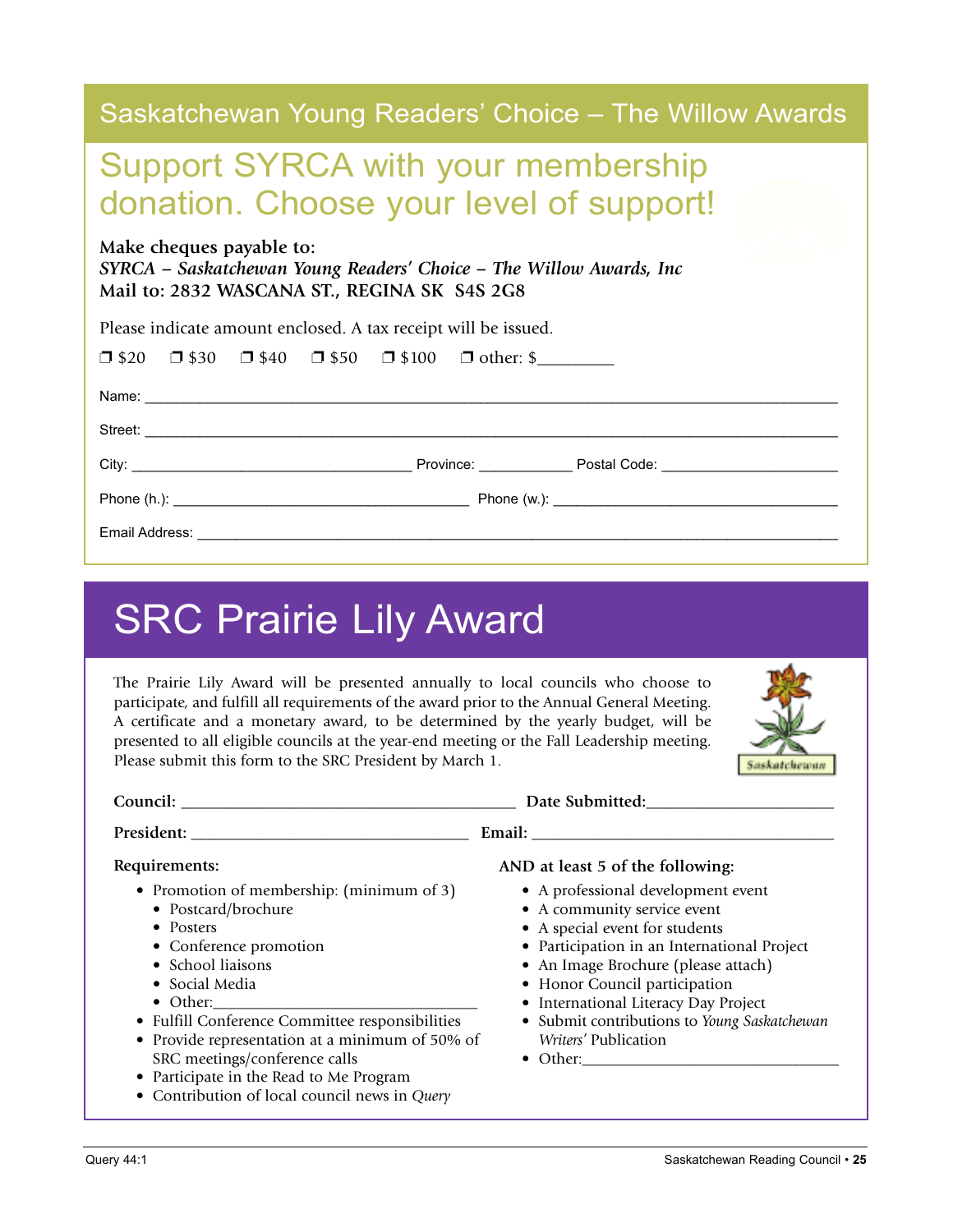## International Reading Association Application Deadlines for Awards & Programs

Information about these awards is carried each year in an issue of *Journal of Adolescent & Adult Literacy, Lectura y vida, Reading Research Quarterly, The Reading Teacher*, and/or *Reading Today*. Also, see the IRA website at www.reading.org for further information.

| *Advocacy Award                                           | October 15   |
|-----------------------------------------------------------|--------------|
| Albert J. Harris Award                                    | September 15 |
| Arbuthnot Award                                           | October 15   |
| *Award of Excellence                                      | March 1      |
| <b>Broadcast Media Awards</b><br>for Television           | January 7    |
| Constance McCullough Award                                | October 1    |
| Developing Country Literacy<br>Project Support Fund Grant | October 1    |
| Dina Feitelson Research Award                             | September 15 |
| Eleanor M. Johnson Award                                  | November 15  |
| Elva Knight Research Grant                                | January 15   |
| *Exemplary Reading<br>Program Award                       | November 15  |
| *Exemplary Reading Program<br>Intent to Participate Form  | June 1       |
| Gertrude Whipple Professional<br>Development Program      | Open         |
| Helen M. Robinson Grant                                   | January 15   |
| Honor Council Award                                       | March 1      |
| Honor Council Intent to<br>Participate Form               | October 15   |
| International Citation of<br>Merit Award                  | October 15   |
| <b>IRA Children's Book Awards</b>                         | November 1   |
| IRA John Chorlton Manning<br>Public Service Award         | December 15  |

| <b>IRA Presidential Award for</b><br>Reading & Technology        | November 15 |
|------------------------------------------------------------------|-------------|
| Jeanne S.Chall Research Fellowship                               | January 15  |
| Leen Bennett Hopkins Promising<br>Poet Award                     | December 1  |
| Local Council Community<br>Service Award                         | October 31  |
| Nila Banton Smith Award                                          | November 15 |
| Nila Banton Smith Research<br><b>Dissemination Support Grant</b> | January 15  |
| Officer Report Form for Councils                                 | April 15    |
| Outstanding Dissertation of the<br>Year Award                    | October 1   |
| <b>Outstanding Teacher Educator</b><br>in Reading Award          | October 15  |
| Paul A. Witty Short Story Award                                  | December 1  |
| Print Media Award                                                | January 15  |
| Reading/Literacy<br>Research Fellowship                          | January 15  |
| Regie Routman Teacher<br>Recognition Award                       | November 1  |
| Special Institutes, Seminars<br>and Conference Proposals         | Open        |
| Special Service Award                                            | October 15  |
| Teacher as Researcher Grant                                      | January 15  |
| William S. Gray Citation of Merit                                | October 15  |
| *Provincial Council Only                                         |             |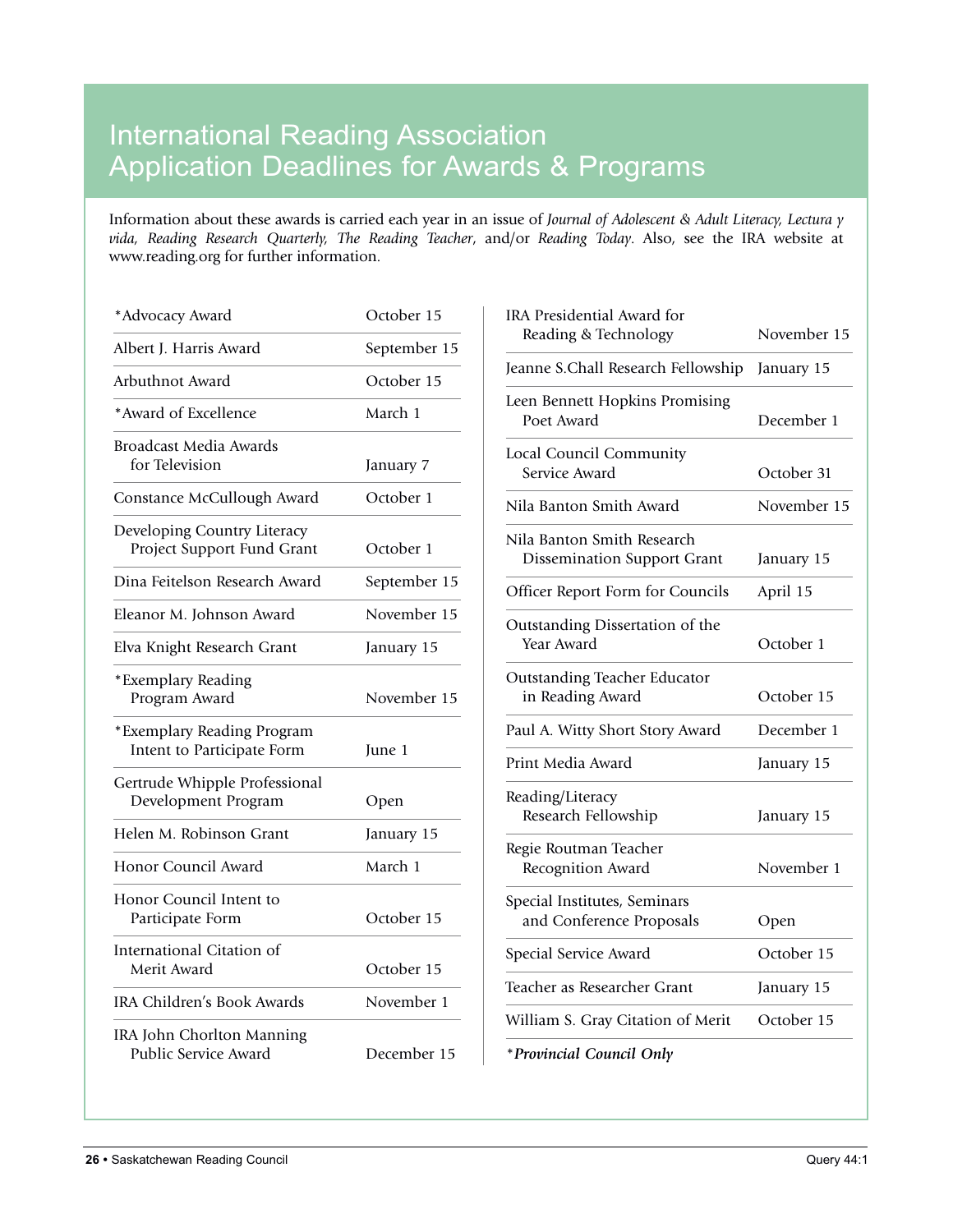## Saskatchewan Reading Council Lifetime Achievement Award

**Purpose: The purpose of this award is to honour an individual who has made a significant contribution to the growth and development of the Saskatchewan Reading Council.**

#### **1. Qualifications**

- Nominee must have been an active member of the Saskatchewan Reading Council.
- Nominee must have made a significant contribution to the growth and development of the Saskatchewan Reading Council and/or literacy development in Saskatchewan and/or Canada through active participation or innovative ideas and/or directive organization.

#### **2. Nominations**

- Nominations will be received until November 30.
- Nominations from local councils or the provincial executive will be accepted.
- Two Saskatchewan Reading Council members must support nominations.
- A concise written presentation about the nominee will accompany the nomination form.
- A committee, chaired by the past president, will be formed to examine the nominations.
- Nominations will be brought before the provincial executive at the January meeting and be voted on only by the provincial executive board.

#### **3. Presentation of Award**

- The recipient of the lifetime achievement award will publicly receive a plaque and corsage as well as a free lifetime membership to the SRC. All arrangements are to be made by the past president.
- The award will be presented at the annual reading conference at a time and place to be decided upon by the conference chairperson and past president.
- The recipient's family will be invited to attend.

#### **4. Follow-Up**

- The name of the recipient, picture and a short biography will be published in *Query*, the *Saskatchewan Bulletin* and the SRC website.
- The past president will confirm with the membership director that the STF maintains an up-to-date membership list of lifetime achievement award recipients.

#### **5. General Considerations**

- The entire management and presentation of the award will be the responsibility of the past president.
- There is no obligation to present the award each year.
- The past president will invite lifetime members to the conference each year. They will receive a free conference registration.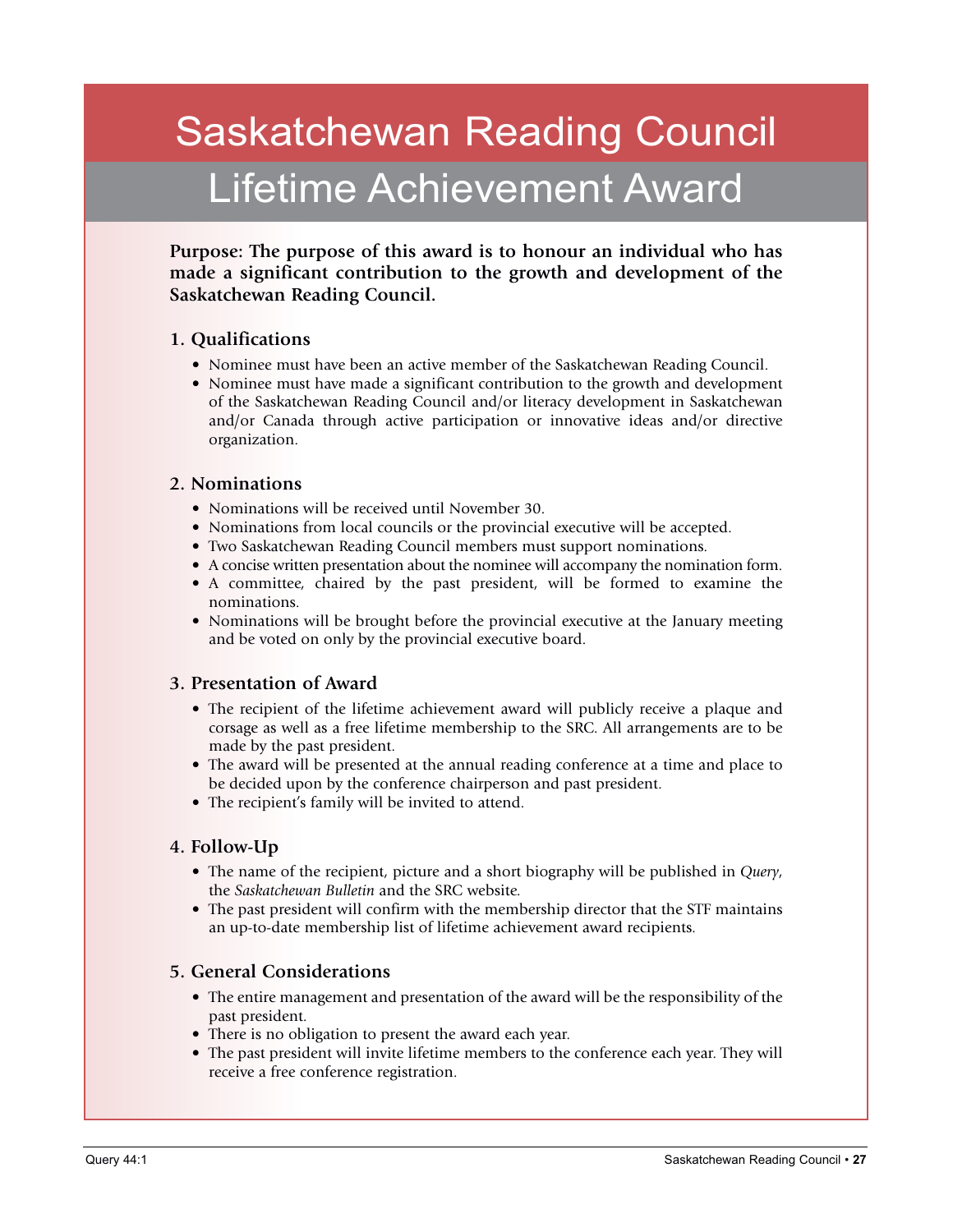## Saskatchewan Reading Council Lifetime Achievement Award Nomination Form

| Name of Nominee:<br>Address of Nominee: | and the control of the control of the control of the control of the control of the control of the control of the<br>and the control of the control of the control of the control of the control of the control of the control of the |  |
|-----------------------------------------|--------------------------------------------------------------------------------------------------------------------------------------------------------------------------------------------------------------------------------------|--|
|                                         |                                                                                                                                                                                                                                      |  |
| Phone Number of Nominee:                | <u> 1990 - Jan Sterling von Berling von Berling von Berling von Berling von Berling von Berling von Berling von B</u>                                                                                                                |  |
| Fax Number of Nominee:                  | <u> 1989 - Johann Barn, mars ann an t-Amhain an t-Amhain an t-Amhain an t-Amhain an t-Amhain an t-Amhain an t-Amh</u>                                                                                                                |  |

**Please provide a written rationale as to why the above stated person should be considered for the Saskatchewan Reading Council Lifetime Achievement Award. Rationale should not exceed one page in length.**

|                                  |                                                                                                                       | Name of Nominators: 1) 2) |
|----------------------------------|-----------------------------------------------------------------------------------------------------------------------|---------------------------|
|                                  | Address of Nominators: <u>Address of Nominators:</u> Address of Nominators:                                           |                           |
|                                  |                                                                                                                       |                           |
|                                  |                                                                                                                       |                           |
|                                  | Phone Number of Nominators: 2008 2009 2009 2009 2009 2010 2021 2022 2023 2024 2022 2023 2024 2022 2023 2024 20        |                           |
| <b>Fax Number of Nominators:</b> | <u> 1989 - Johann Barn, mars ann an t-Amhain an t-Amhain an t-Amhain an t-Amhain an t-Amhain an t-Amhain an t-Amh</u> |                           |

Applications must be received on or before November 30 and should be sent to:

Gisele Carlson SRC Past President gisele.carlson@gmail.com

The above information will only be used for the stated purposes of the Saskatchewan Reading Council and will follow the guidelines of the Saskatchewan Reading Council's Privacy Policy as stated on our website (www.saskreading.com).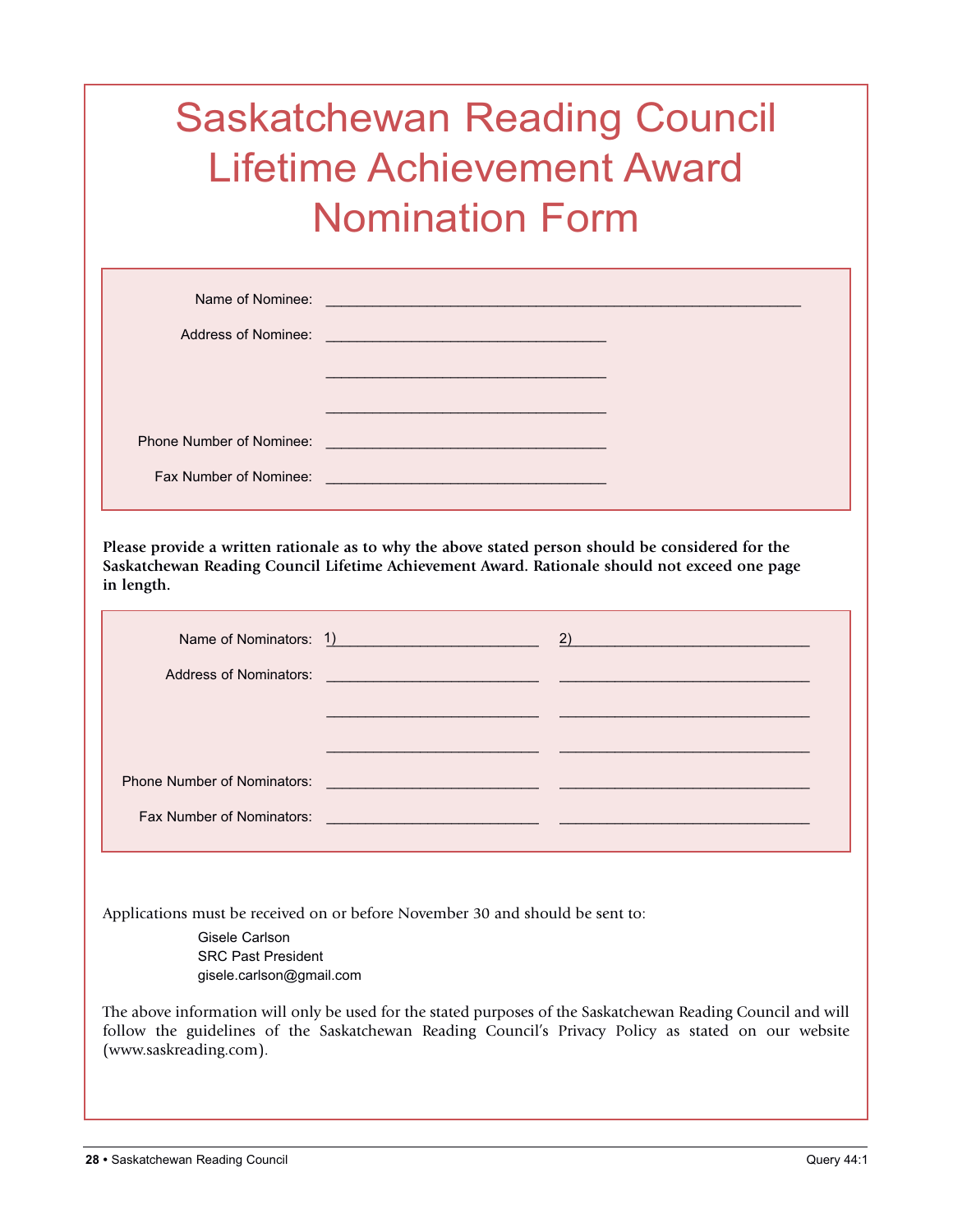## Saskatchewan Reading Council Administrator's Award

**Purpose: The purpose of this award is to recognize and foster school based, professional and academic literacy support given by a Saskatchewan educational administrator.**

#### **1. Qualifications**

• Nominee must have made a significant contribution to the growth, support and development of school-based literacy in Saskatchewan through active participation or innovative ideas and/or directive organization in an administrative role.

#### **2. Nominations**

- Nominations will be received until January 15.
- Two nominators must be current SRC members and the nomination must be supported by the local reading council.
- A concise written presentation about the nominee will accompany the nomination form.
- Nominations will be brought before the provincial executive at the January meeting and be voted on only by the provincial executive board.
- A nomination form will be displayed in *Query*, and will be available on the SRC website. Forms are also available by contacting a Local Council President or an Executive Member of the SRC.
- All those nominated will receive recognition of their nomination.

#### **3. Presentation of Award**

• The recipient of the Administrator's Award will be awarded a plaque at the annual SRC conference. They will also receive a free conference registration and one year SRC membership.

#### **4. Follow-Up**

• The name of the recipient, a picture and a short biography will be published in *Query*, the *Saskatchewan Bulletin* and the SRC website.

#### **5. General Considerations**

- The entire management and presentation of the award will be the responsibility of the president.
- The Award recipient will be notified by the President of the SRC.
- There is no obligation to present the award each year.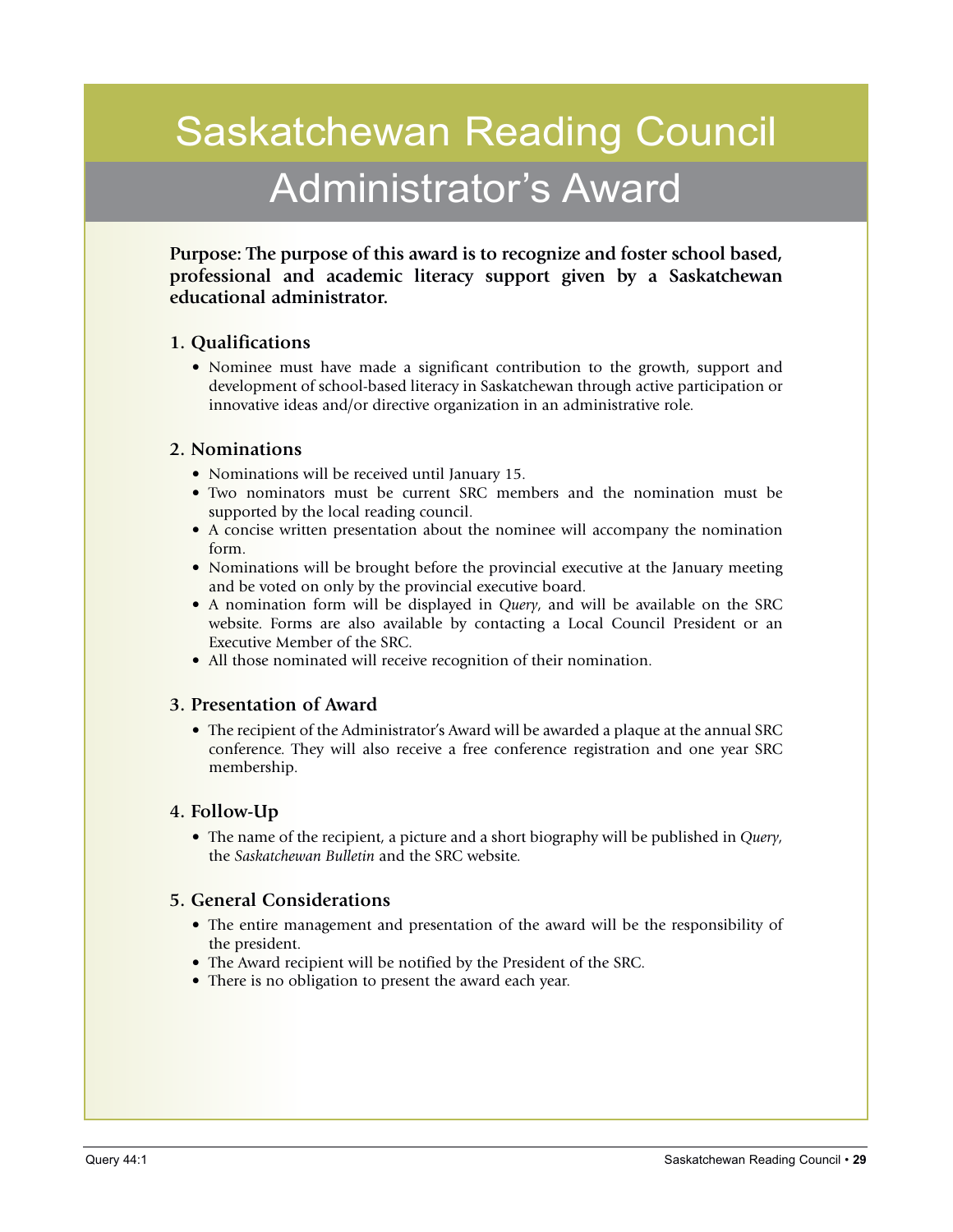## Saskatchewan Reading Council Administrator's Award Nomination Form

The purpose of this award is to recognize and foster school based, professional and academic literacy support given by a Saskatchewan educational administrator.

**Name of Nominee:** 

**Academic Institution Information**

| Name of Institution: | and the control of the control of the control of the control of the control of the control of the control of the |
|----------------------|------------------------------------------------------------------------------------------------------------------|
| Address:             |                                                                                                                  |
|                      |                                                                                                                  |
|                      |                                                                                                                  |
| Phone:               |                                                                                                                  |
| Fax:                 | <u> 1980 - Johann Barbara, martxa alemaniar a</u>                                                                |

Please provide a written rationale as to why the above stated person should be considered for the Saskatchewan Reading Council's Administrator's Award. Rationale should not exceed one page in length.

| <b>Nominator Information (2 persons)</b> |                                                                 |  |
|------------------------------------------|-----------------------------------------------------------------|--|
| Name:                                    | <u> 1980 - Jan Stein Stein, Amerikaansk politiker (</u> † 1920) |  |
| Address:                                 |                                                                 |  |
|                                          |                                                                 |  |
|                                          |                                                                 |  |
| Phone:                                   |                                                                 |  |
| Fax:                                     |                                                                 |  |

Applications must be received on or before January 15 and should be sent to:

Gisele Carlson SRC Past President gisele.carlson@gmail.com

The above information will only be used for the stated purposes of the Saskatchewan Reading Council and will follow the guidelines of the Saskatchewan Reading Council's Privacy Policy as stated on our website (www.saskreading.com).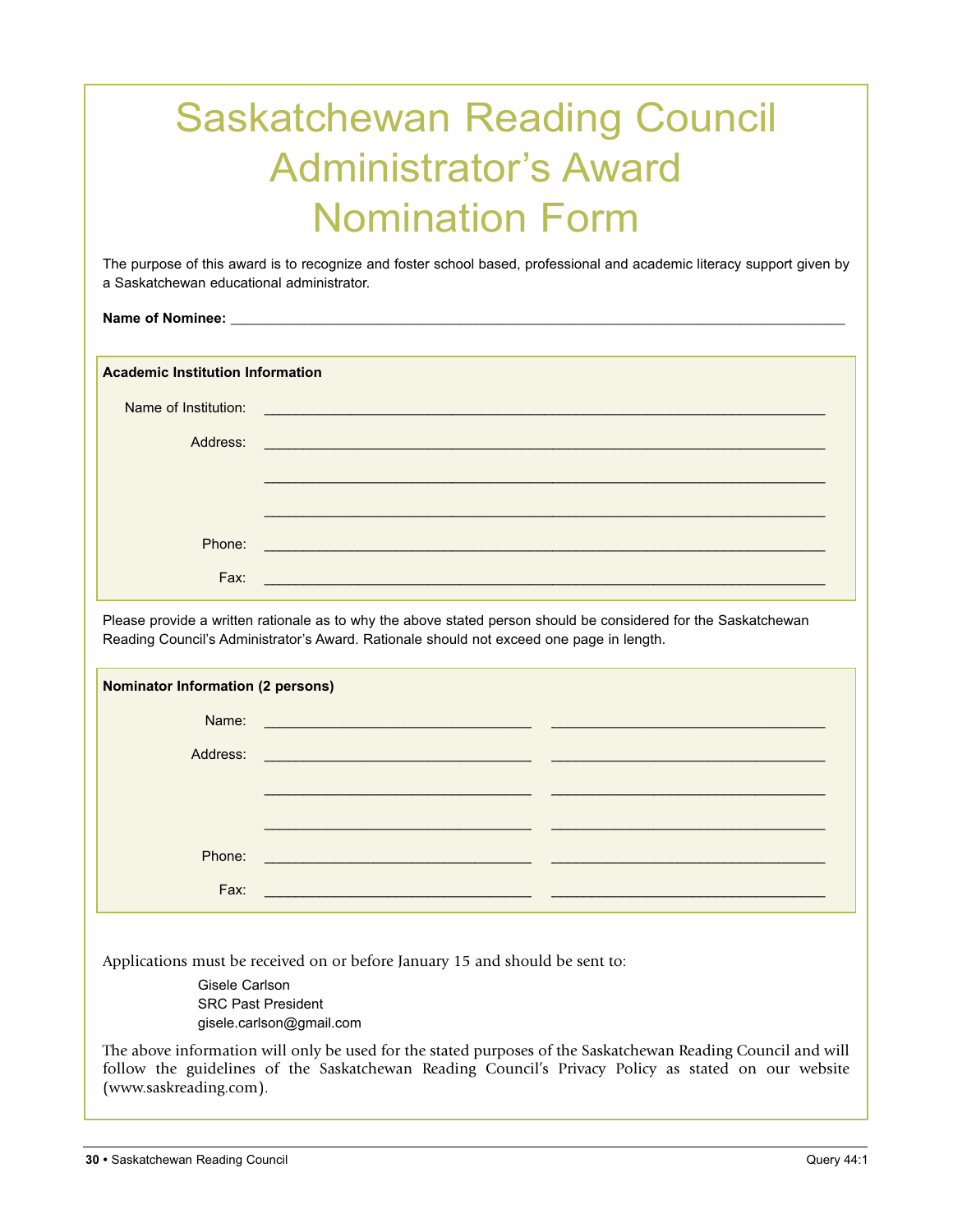## Does Your School Receive the Recognition It Deserves?

Do These Statements Describe Your School and Its Reading/Language Arts Program?

## Exemplary Reading Program Award

- The reading program is consistent with sound theory, research, and practice
- The reading program facilitates student learning.
- Students have access to a wide variety of reading materials.
- Students demonstrate success in reading.
- Comprehension strategies are taught and applied across the curriculum.
- Listening, speaking, viewing, and writing are being integrated into the reading program.
- Administrators provide leadership and vision for the building and/or district reading program.
- The school and/or district offers support services to the program.
- Literacy activities occur outside of school.
- The community is involved in the reading program.

Through its Exemplary Reading Program Award, in cooperation with state/provincial councils, the INTERNATIONAL READING ASSOCIATION honors schools for outstanding service to reading and literacy education.

**Call 302-731-1600, extension 236, for more information.**

*Recognizing Excellence in Education*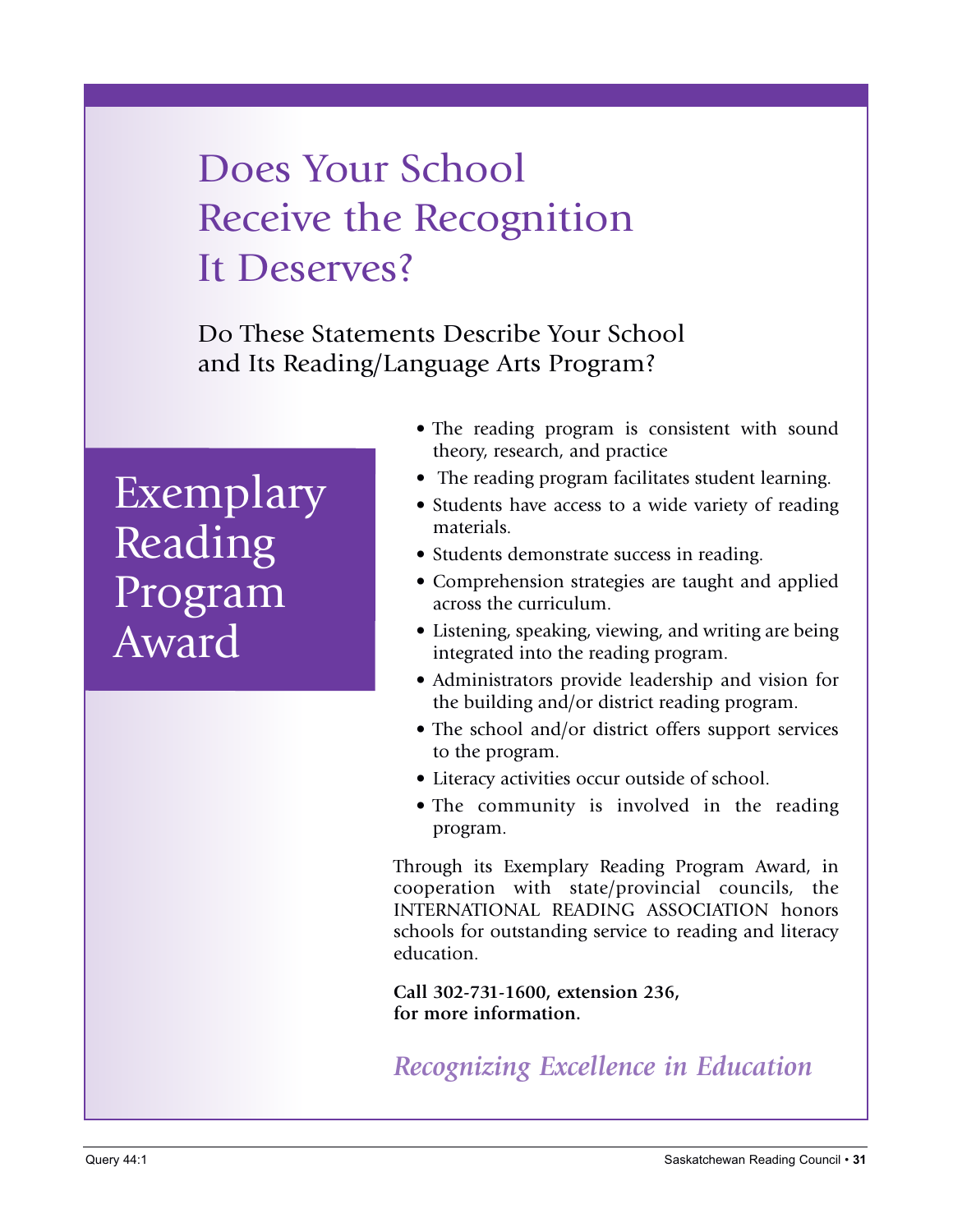## Have you applied for the Local Council Community Service Award?

You should if you can say "yes" to these questions about your community service project.

Local Council Community Service Award

- Is it unique and creative?
- Does it have impact on your community?
- Are your council members involved?
- Could it be replicated by others?

## Help Your Council Receive the Recognition It Deserves

The INTERNATIONAL READING ASSOCIATION, through its Local Council Community Service Award program, will honour councils for outstanding service to their communities and to literacy. Monetary prizes are sponsored by SCHOLASTIC, INC.

**Call 302-731-1600, extension 236, for more information.**

*Recognizing Excellence in Education*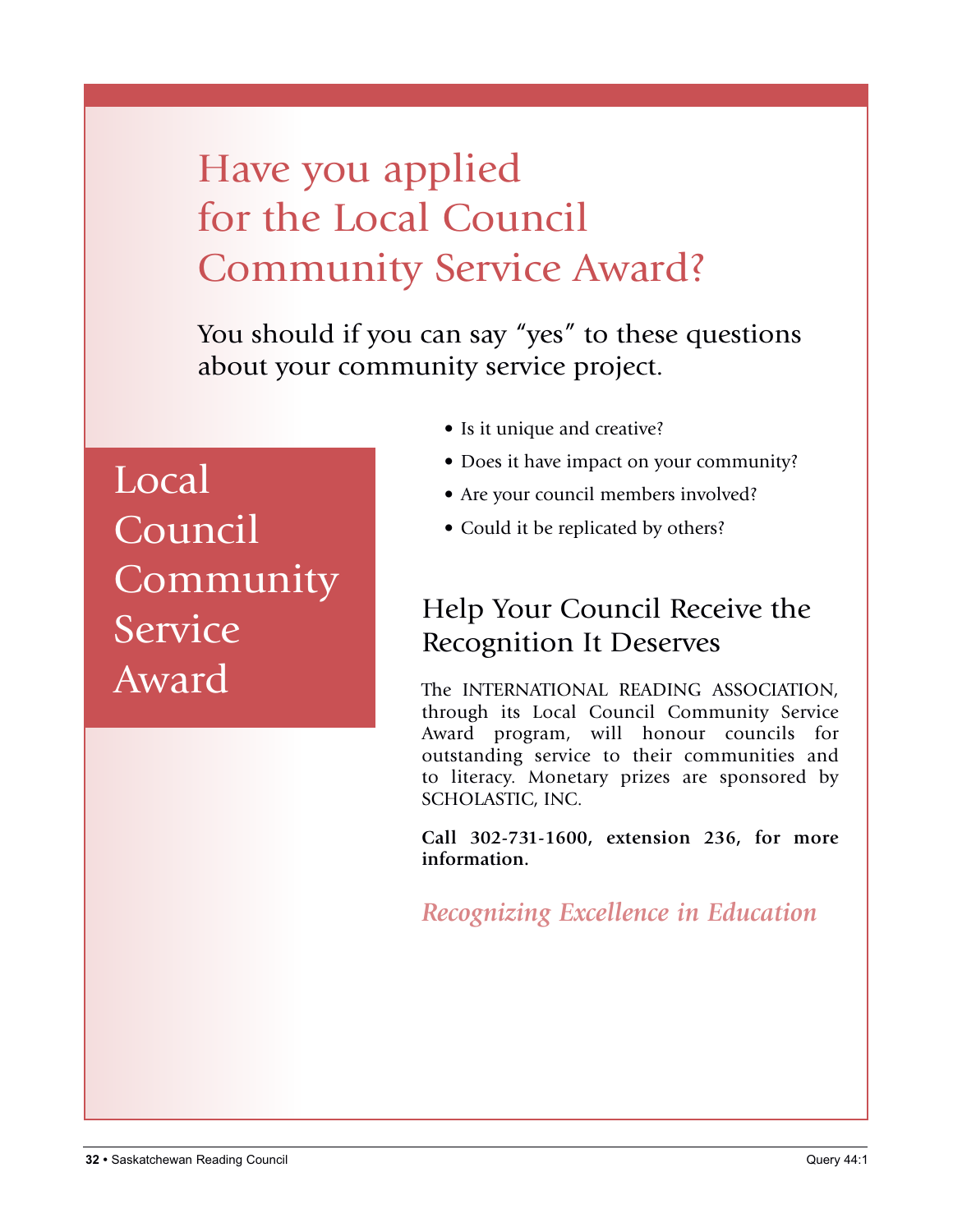### Past Presidents of the Saskatchewan Reading Council

| 1969 | R.E. Stephenson      |
|------|----------------------|
| 1970 | David Lockerbie      |
| 1971 | Karen Holm           |
| 1972 | Sr. Juliana Heisler  |
| 1973 | Marie B. Spate       |
| 1974 | Howard Klein         |
| 1975 | Carol Caswell        |
| 1976 | Ron Gruending        |
| 1977 | Joan Ball            |
| 1978 | Dennis Strauss       |
| 1979 | <b>Bill Prentice</b> |
| 1980 | Ken Holliday         |
| 1981 | Lee Warkentin        |
| 1982 | Lynn Taylor          |
| 1983 | Louisa Kozey         |
| 1984 | Shirley Magdalin     |
| 1985 | Joanne McCabe        |
| 1986 | Agnes Rolheiser      |
| 1987 | Eleanor Vogeli       |
| 1988 | Neville Hosking      |
| 1990 | Amber McLeod         |
| 1991 | Norm Waters          |

1992 Leona Burkhart 1993 Marilyn Keerak 1994 Connie Tenaski 1995 Ramona Stillar 1996 Connie Watson 1997 Dianne McLeod 1998 Gloria Antifaiff 1999 Leslie Widdifield-Konkin 2000 Adele Oway 2001 Kim Stewart 2002 Donna Humbert 2003 Andrea Hnatiuk 2004 Karen Lind 2005 Pat Selvig 2006 Pam Foy 2007 Sharon Conner 2008 Tammie Latimer 2009 Shelly Galloway 2010 Nicole Lefebvre 2011 Lynda Gellner 2012 Gisèle Carlson 2013 Gisèle Carlson

### SRC Provincial Executive 2014-2015

Pam Foy – Treasurer Karen Koroluk – President Sherri Sieffert – Vice President Gisèle Carlson – Past President Emilie Wolfe – Secretary Sheri Shumay – Membership Director Magi McFadden – *Query* Editor Shelly Galloway – International Reading Association Coordinator Shelly Galloway – Read to Me Coordinator Tana Arnott and Amanda Hassen – Conference Chairs Joan Bue – *Young Saskatchewan Writers* Coordinator Kira Fladager – Communications Director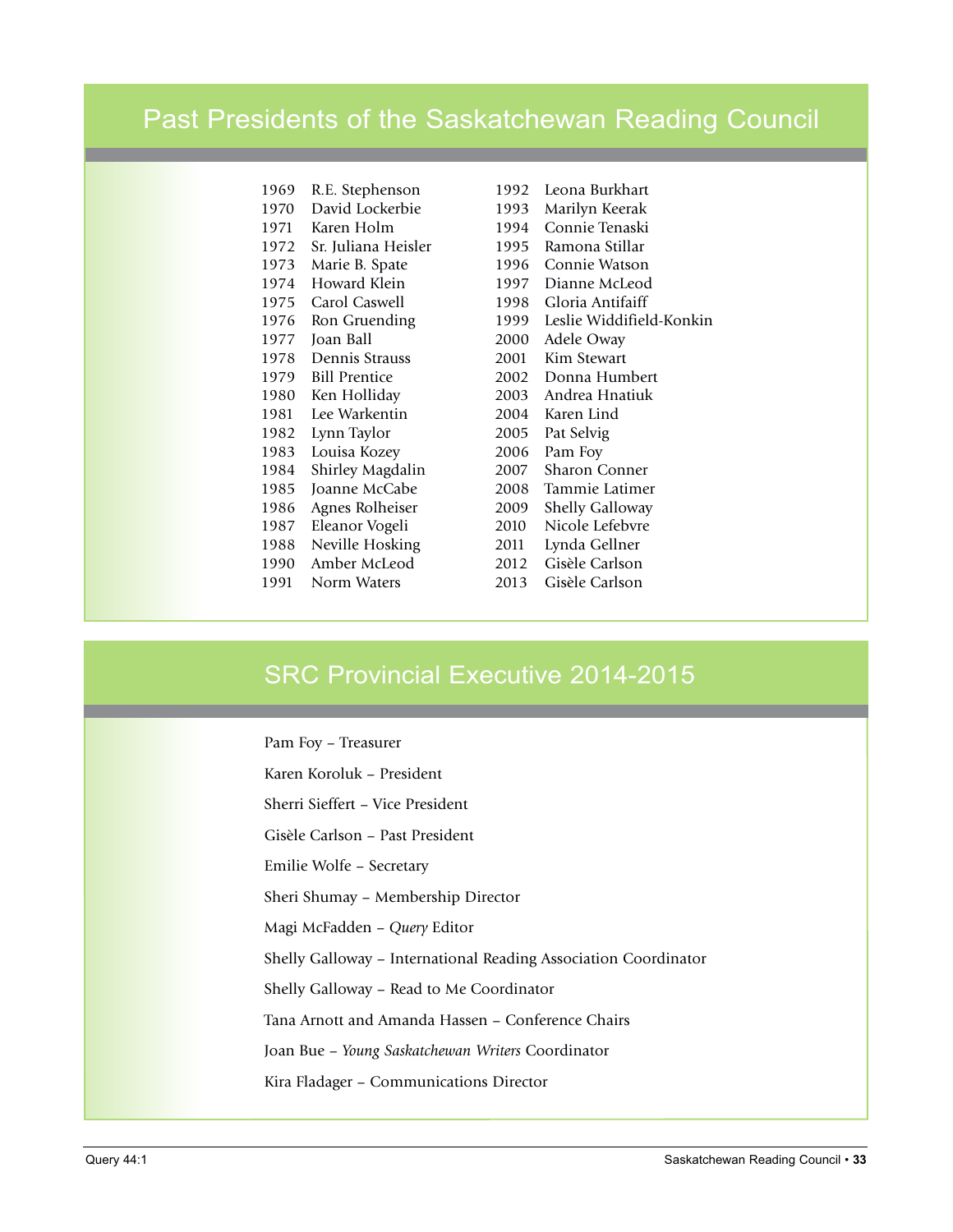# Saskatchewan Reading Council 2014-2015 Provincial Executive



**Karen Koroluk** President



**Gisèle Carlson** Past President



**Sherri Sieffert** Vice President



**Emilie Wolfe Secretary** 



**Pam Foy Treasurer** 

**Amanda Hassen** Conference Co-Chair

Photo Unavailable



**Sheri Shumay** Membership Director



**Kira Fladager** Communications Director



**Joan Bue** *Young Saskatchewan Writers* Coordinator



**Shelly Galloway** Read to Me Coordinator IRA Coordinator



**Tana Arnott** Conference Co-Chair



**Magi McFadden** *Query* Editor

#### *Please visit www.saskreading.com*

*for more information about the Saskatchewan Reading Council. A Special Subject Council of the Saskatchewan Teachers' Federation. A Council of the International Reading Council.*